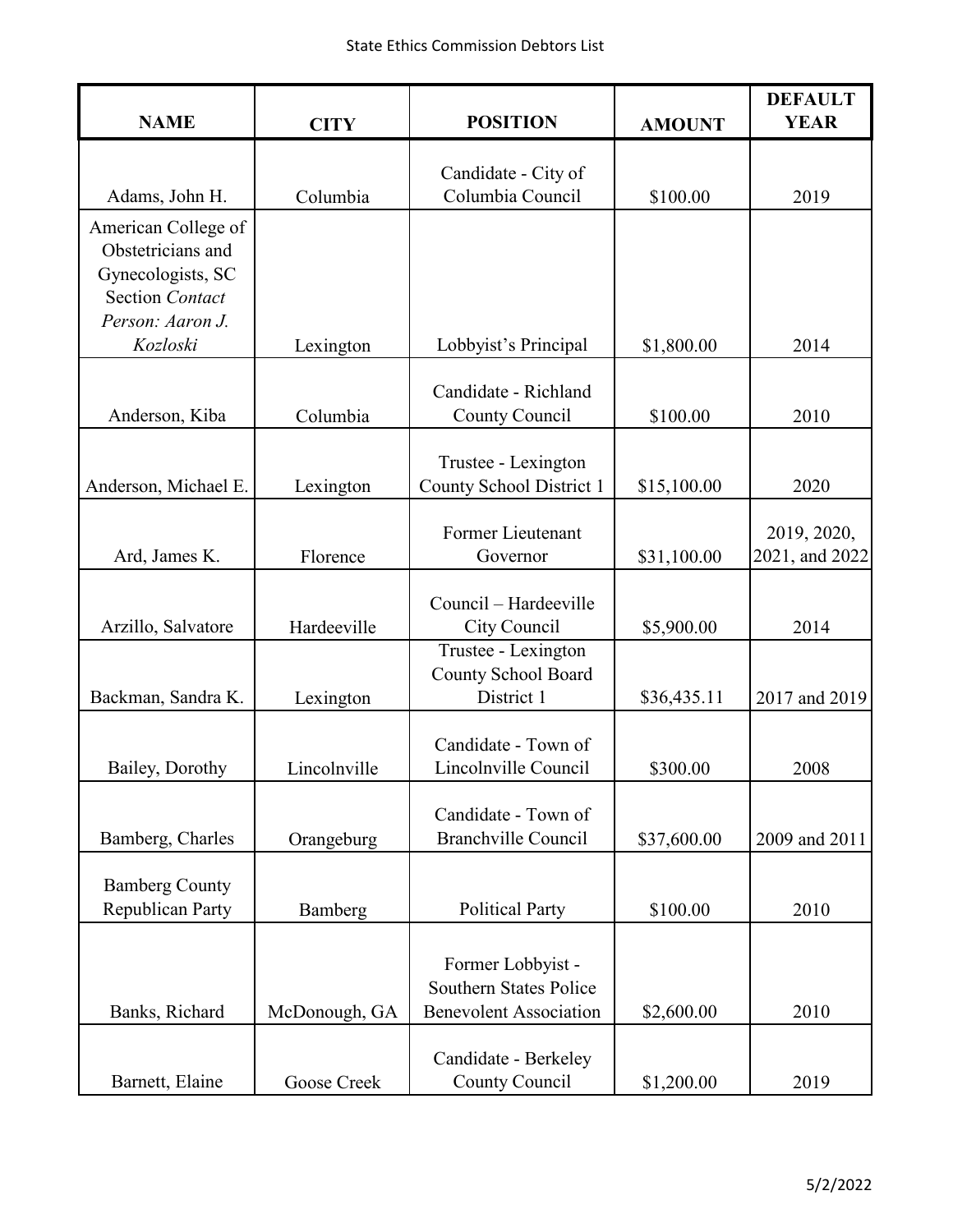| <b>NAME</b>                | <b>CITY</b>   | <b>POSITION</b>                                | <b>AMOUNT</b> | <b>DEFAULT</b><br><b>YEAR</b> |
|----------------------------|---------------|------------------------------------------------|---------------|-------------------------------|
|                            |               | Candidate - Marlboro                           |               |                               |
| Barrington Jr., John       |               | County School Board                            |               |                               |
| M.                         | Bennettsville | District 4 Trustee                             | \$3,581.59    | 2013                          |
|                            |               |                                                |               |                               |
| Beeks, Barbara A.          | Waterloo      | Trustee - Laurens County<br>School District 55 | \$3,567.00    | 2015                          |
|                            |               |                                                |               |                               |
|                            |               | Former Trustee -                               |               |                               |
| Bell, Albert L.            | McCormick     | McCormick County                               | \$200.00      | 2018 and 2019                 |
|                            |               |                                                |               |                               |
| Belue, Betty J.            | Lockhart      | Candidate - Town of<br>Lockhart Council        | \$100.00      | 2011                          |
|                            |               |                                                |               |                               |
|                            |               | Candidate - City of                            |               |                               |
| Black, Randolph            | Sumter        | <b>Sumter Council</b>                          | \$100.00      | 2019                          |
|                            |               | Council - Town of                              |               |                               |
| Blankenship, Michael<br>D. | Branchville   | Branchville                                    | \$200.00      | 2019                          |
|                            |               |                                                |               |                               |
|                            |               |                                                |               |                               |
| Blanton, Daniel Todd       | Clover        | Council - City of Clover                       | \$100.00      | 2019                          |
|                            |               | Candidate - Greenwood                          |               |                               |
| Boatwright, Alan D.        | Greenwood     | County Council                                 | \$17,951.35   | 2009                          |
|                            |               |                                                |               |                               |
|                            |               | Candidate - York County                        |               |                               |
| Boddie, Terrin             | Fort Mill     | School District 4                              | \$2,700.00    | 2018 and 2020                 |
|                            |               | Candidate – City of                            |               |                               |
| Bodle, David               | Myrtle Beach  | Myrtle Beach Council                           | \$3,400.00    | 2013                          |
|                            |               |                                                |               |                               |
|                            |               | Council - Town of                              |               |                               |
| Boensch, Benjamin H.       | Rowesville    | Rowesville                                     | \$5,000.00    | 2021                          |
|                            |               | Candidate - Barnwell                           |               |                               |
| Bolen Sr., Milledge B.     | Blackville    | <b>County Council</b>                          | \$200.00      | 2010                          |
|                            |               |                                                |               |                               |
|                            |               | Candidate - City of                            |               |                               |
| Bonds, Dedric              | Georgetown    | Georgetown Council                             | \$13,376.18   | 2011 and 2013                 |
|                            |               | Board of Voter and<br>Elections - Clarendon    |               |                               |
| Bosier, Betty B.           | Manning       | County                                         | \$100.00      | 2015                          |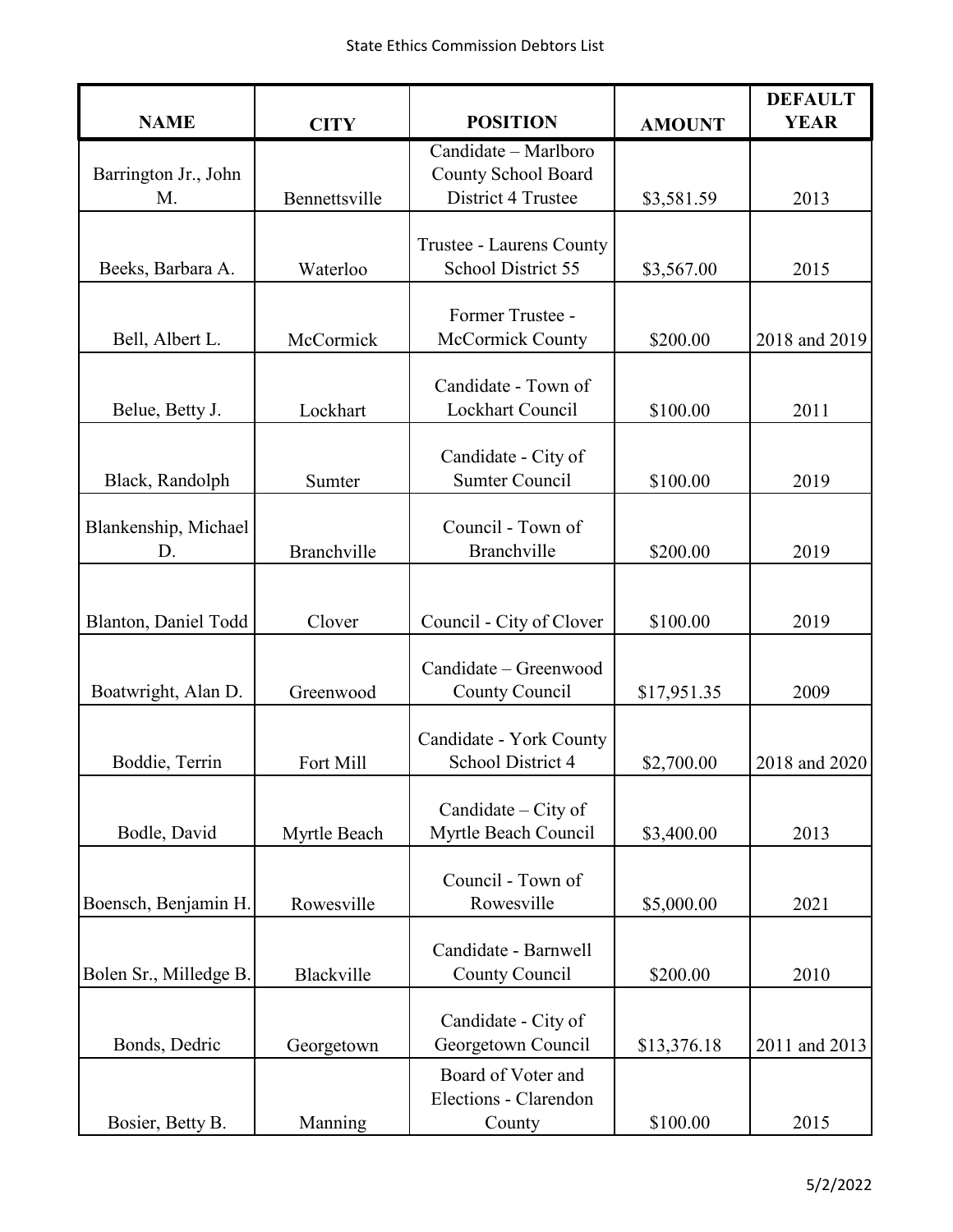| <b>NAME</b>         | <b>CITY</b>   | <b>POSITION</b>                               | <b>AMOUNT</b> | <b>DEFAULT</b><br><b>YEAR</b> |
|---------------------|---------------|-----------------------------------------------|---------------|-------------------------------|
|                     |               |                                               |               |                               |
|                     |               | Trustee – Chester County                      |               | 2011, 2013,                   |
| Boyd, Eugene O.     | Chester       | School Board                                  | \$7,950.00    | 2016, and 2017                |
|                     |               |                                               |               |                               |
| Brannon, Rebecca A. | Chesnee       | Candidate – City of<br><b>Chesnee Council</b> | \$100.00      | 2013                          |
|                     |               |                                               |               | 2010, 2011,                   |
|                     |               | Trustee - Charleston                          |               | 2012, 2013,                   |
| Brown, Anthony W.   | Mt. Pleasant  | <b>County School District</b>                 | \$47,454.02   | and 2015                      |
|                     |               |                                               |               |                               |
|                     |               | Candidate - Jasper County                     |               |                               |
| Brown, Rodney C.    | Ridgeland     | Probate Judge                                 | \$5,300.00    | 2015 and 2017                 |
|                     |               | Candidate - Williamsburg                      |               |                               |
| Brown, Simon L.     | Hemingway     | County Sheriff                                | \$35,099.38   | 2009                          |
|                     |               |                                               |               |                               |
| Brown-Burrows,      |               | Candidate - Williamsburg                      |               |                               |
| Willia Jean         | Hemingway     | County Council                                | \$1,284.00    | 2013 and 2019                 |
|                     |               |                                               |               |                               |
| Bryant, Jeremiah    | Greeleyville  | Candidate – Williamsburg<br>County Council    | \$15,446.00   | 2014                          |
|                     |               |                                               |               |                               |
|                     |               | Candidate - Town of                           |               |                               |
| Bryant, Stacey      | Hemingway     | Hemingway Council                             | \$200.00      | 2015                          |
|                     |               |                                               |               |                               |
| Bunch, Roberta      |               | Council - City of                             |               |                               |
| (Bobbi)             | Bamberg       | Bamberg                                       | \$13,386.00   | 2019                          |
|                     |               | Council - City of                             |               |                               |
| Butts, Sheldon A.   | Georgetown    | Georgetown                                    | \$9,063.00    | 2019 and 2020                 |
|                     |               |                                               |               |                               |
|                     |               | Candidate - Marlboro                          |               |                               |
| Byers, Dwayne F.    | Bennettsville | County Council                                | \$1,900.00    | 2021                          |
|                     |               |                                               |               |                               |
| Cain, Edith M.      | Johnsonville  | Candidate - City of<br>Johnsonville Council   | \$100.00      | 2010                          |
|                     |               |                                               |               |                               |
|                     |               | Candidate - City of                           |               |                               |
| Cannon, Dorothy     | Duncan        | Duncan Mayor                                  | \$200.00      | 2014                          |
|                     |               | Former Board Member -                         |               |                               |
|                     |               | Clarendon County                              |               |                               |
| Cannon, Jeremy B.   | Turbeville    | Registratoin and Elections                    | \$93.00       | 2020                          |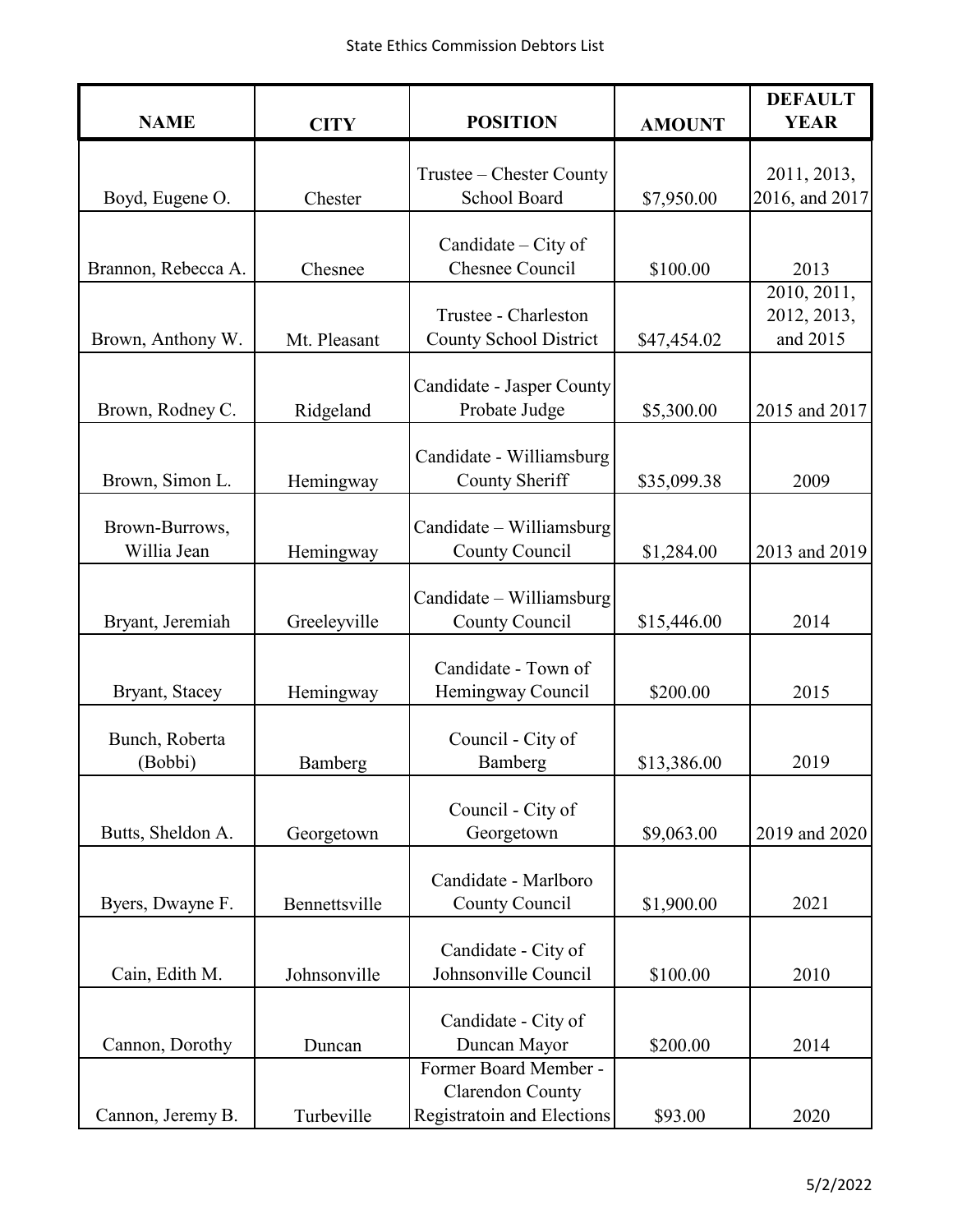| <b>NAME</b>                                      | <b>CITY</b>       | <b>POSITION</b>                                                                                                                                                                                                                        | <b>AMOUNT</b> | <b>DEFAULT</b><br><b>YEAR</b> |
|--------------------------------------------------|-------------------|----------------------------------------------------------------------------------------------------------------------------------------------------------------------------------------------------------------------------------------|---------------|-------------------------------|
|                                                  |                   | Lobbyist - South Carolina<br>Motorcyclists Coalition,                                                                                                                                                                                  |               |                               |
| Cannon, Jim                                      | Cayce             | <b>LLC</b>                                                                                                                                                                                                                             | \$79.00       | 2015                          |
| Care-Tex, Inc.                                   | Manasquan, NJ     | Lobbyist's Principal                                                                                                                                                                                                                   | \$600.00      | 2010                          |
|                                                  |                   |                                                                                                                                                                                                                                        |               |                               |
| Carolina Sr., Hiram E.                           | Georgetown        | Council - Georgetown<br>County                                                                                                                                                                                                         | \$600.00      | 2020                          |
| Carolina Southern<br>Railroad                    | Conway            | Lobbyist's Principal                                                                                                                                                                                                                   | \$200.00      | 2017                          |
| Carolinians for<br>Change                        | Sullivan's Island | Committee                                                                                                                                                                                                                              | \$100.00      | 2009                          |
| Carroll, James E.                                | Isle Of Palms     | Mayor - Isle of Palms                                                                                                                                                                                                                  | \$100.00      | 2019                          |
| Cash, Travis                                     | Laurens           | Candidate - City of<br>Laurens Council                                                                                                                                                                                                 | \$2,222.00    | 2013                          |
| Caudle, Kent C.                                  | Florence          | Council - Florence County                                                                                                                                                                                                              | \$5,000.00    | 2020                          |
| <b>Chester County</b><br><b>Democratic Party</b> | Chester           | <b>Political Party</b>                                                                                                                                                                                                                 | \$1,000.00    | 2010                          |
| Chester, James                                   | Newport News, VA  | Candidate - Town of<br>Harleyville Council                                                                                                                                                                                             | \$5,000.00    | 2019                          |
| Childress, Torlando<br>R.                        | Columbia          | Candidate - Richland<br><b>County District One</b><br>School Board                                                                                                                                                                     | \$212,199.97  | 2009 and 2010                 |
| City of Charleston<br>Republican Party           | Charleston        | Committee (Not affiliated<br>with the SC Republican Party<br>or the Charleston County<br>Republican Party. It is an<br>independent entity completely<br>unassociated with any official<br>Republican Party organization<br>or person.) | \$12,500.00   | 2001                          |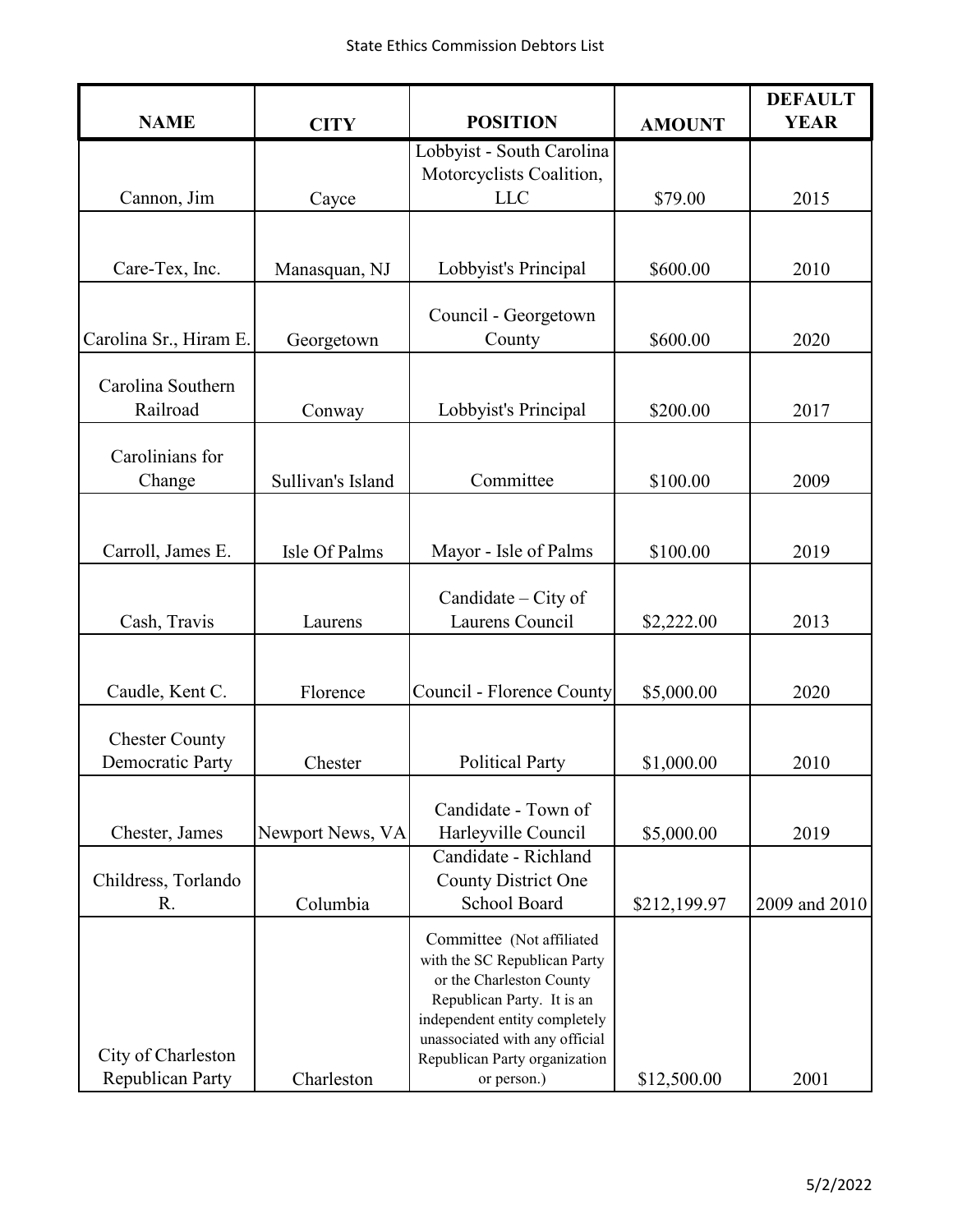| <b>NAME</b>                    | <b>CITY</b>      | <b>POSITION</b>                                                       | <b>AMOUNT</b> | <b>DEFAULT</b><br><b>YEAR</b> |
|--------------------------------|------------------|-----------------------------------------------------------------------|---------------|-------------------------------|
| Cleveland-Jennings,<br>Chandra | Columbia         | Candidate - Richland<br>County School Board                           | \$300.00      | 2015                          |
| Cohen, James L.                | Allendale        | Mayor - Town of<br>Allendale                                          | \$500.00      | 2020                          |
| Cohn, Joe                      | Philadelphia, PA | Former Lobbyist -<br>Foundation for Individual<br>Rights in Education | \$200.00      | 2017                          |
| Collins, Christopher           | North Charleston | Trustee - Charleston<br><b>County School Board</b>                    | \$15,663.15   | 2012, 2013,<br>2016, and 2017 |
| Connelly, William M.           | Ulmer            | Candidate - Allendale<br><b>Conservation District</b>                 | \$163.00      | 2019                          |
| Cook, David W.                 | Taylors          | Candidate - Tigerville Fire<br>District                               | \$100.00      | 2019                          |
| Cook, Jerry W.                 | Yemassee         | Mayor - Town of<br>Yemassee                                           | \$35,600.00   | 2014 and 2015                 |
| Copeland, Henry S.             | Charleston       | Candidate - Charleston<br>County School Board                         | \$5,258.77    | 2014 and 2015                 |
| Corley Order, Doris<br>M.      | Chapin           | Council - Richland<br>County                                          | \$13,403.33   | 2006                          |
| Crump Jr., Herbert C.          | Rock Hill        | Candidate - City of Rock<br>Hill Mayor                                | \$4,300.00    | 2008                          |
| Culbreath, Terrence<br>D.      | Johnston         | Candidate - Town of<br>Johnston Council                               | \$11,152.40   | 2013 and 2015                 |
| Cunningham, Paulette           | Eastover         | Candidate - Mayor of<br>Eastover                                      | \$1,119.00    | 2020                          |
| Daniels, Levi                  | Blackville       | Mayor - Town of<br>Blackville                                         | \$86.00       | 2013                          |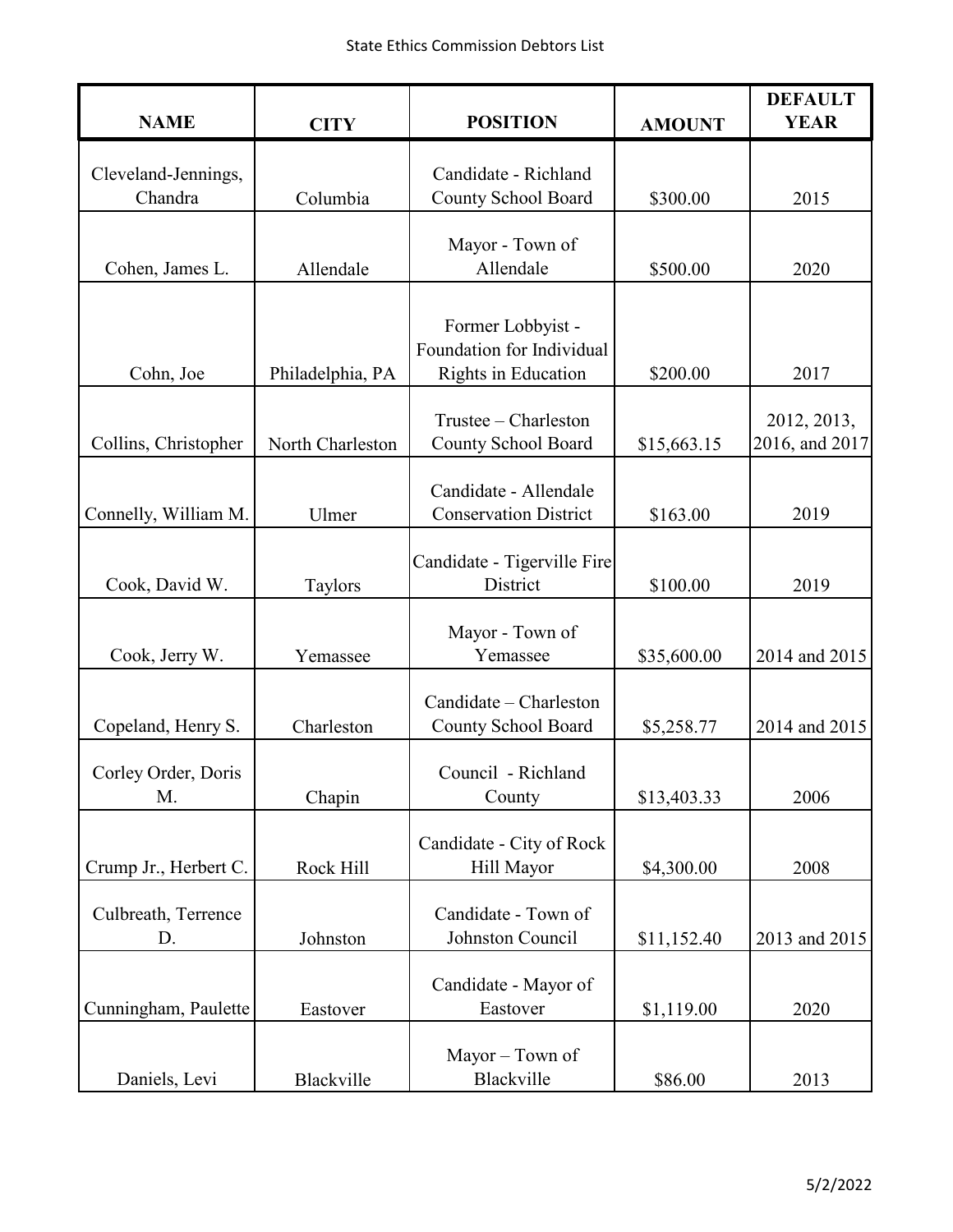| <b>NAME</b>                                   | <b>CITY</b>    | <b>POSITION</b>                                                                           | <b>AMOUNT</b> | <b>DEFAULT</b><br><b>YEAR</b> |
|-----------------------------------------------|----------------|-------------------------------------------------------------------------------------------|---------------|-------------------------------|
|                                               |                | Director of Division,<br>Institution, or Facility -                                       |               |                               |
| Danley, Stacy                                 | Orangeburg     | South Carolina State                                                                      | \$100.00      | 2021                          |
| Davis, Sam                                    | Columbia       | Council - City of<br>Columbia                                                             | \$3,300.00    | 2021                          |
| Dearybury, Wilma S.                           | Cowpens        | Council $-$ City of<br>Cowpens                                                            | \$100.00      | 2012                          |
| Delta T. Corporation<br>dba Big Ass Solutions | Lexington, KY  | Lobbyist's Principal                                                                      | \$100.00      | 2017                          |
| Denny, Brian                                  | Columbia       | Former Board Member -<br><b>LLR Building Codes</b><br>Council                             | \$200.00      | 2021                          |
| D.H. Haskins<br>Trucking                      | Mount Pleasant | Lobbyist's Principal                                                                      | \$1,200.00    | 2010                          |
| Doggett, Don D.                               | Columbia       | Former Superintendent -<br>McCormick County<br>Schools                                    | \$100.00      | 2021                          |
| Dorn, Jennifer Y.                             | North Augusta  | Board Member -<br><b>Edgefield County Board</b><br>of Voter Registration and<br>Elections | \$9,031.09    | 2015                          |
| Dottry, Hoyt                                  | Lyman          | Council - City of Lyman                                                                   | \$95.00       | 2020                          |
| Duncan, Ray C.                                | Lockhart       | Candidate - Town of<br>Lockhart Council                                                   | \$100.00      | 2011                          |
| Duval, Charles L.                             | New Ellenton   | Candidate - City of New<br><b>Ellenton Council</b>                                        | \$100.00      | 2006                          |
| Duval, Joshua R.                              | New Ellenton   | Candidate - City of New<br><b>Ellenton Council</b>                                        | \$100.00      | 2016                          |
| Echols, Derrick L.                            | Timmonsville   | Trustee - Florence County<br>School District 4                                            | \$3,885.00    | 2021                          |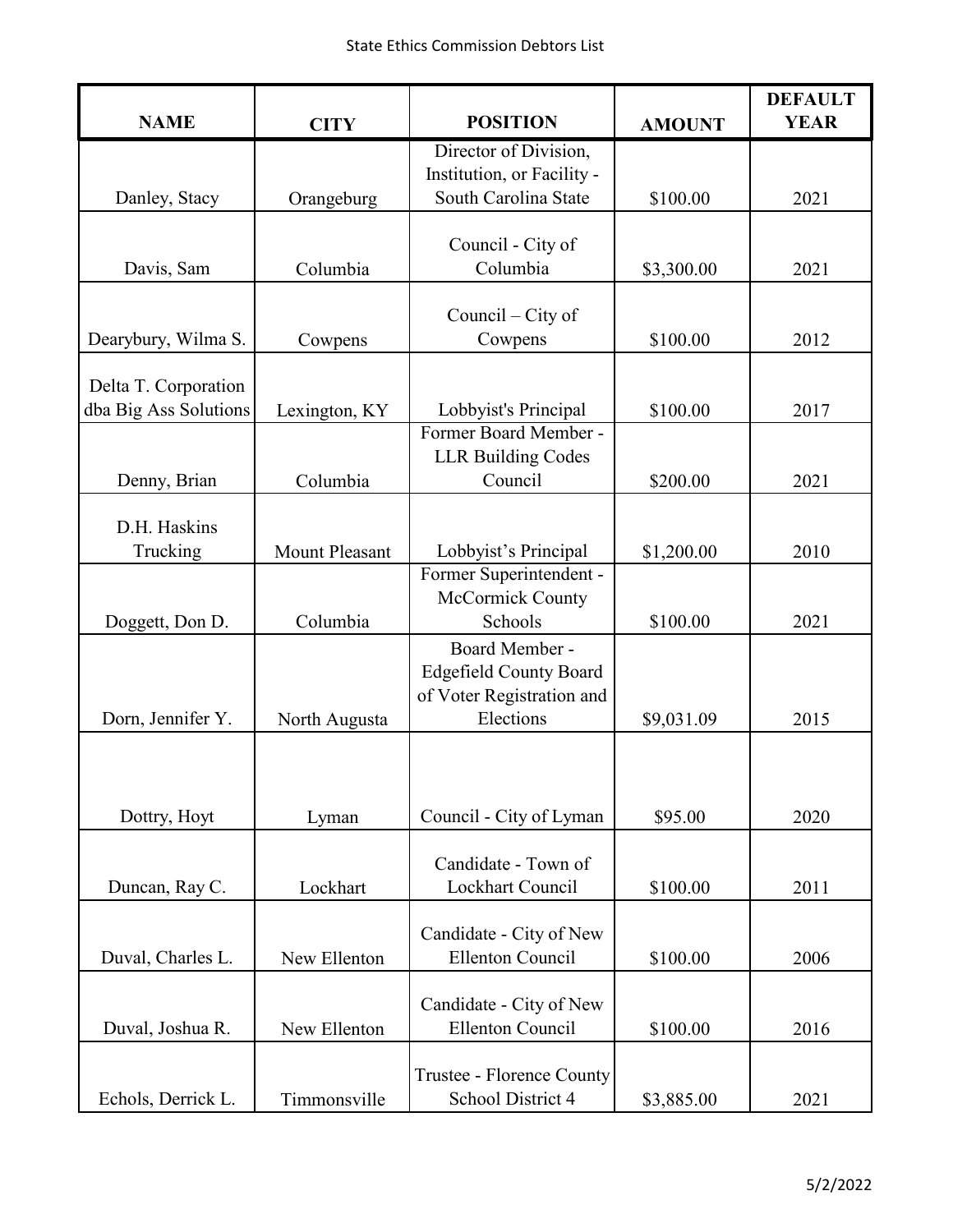| <b>NAME</b>                       | <b>CITY</b>            | <b>POSITION</b>                                     | <b>AMOUNT</b> | <b>DEFAULT</b><br><b>YEAR</b> |
|-----------------------------------|------------------------|-----------------------------------------------------|---------------|-------------------------------|
|                                   |                        |                                                     |               |                               |
| Elkin, John E.                    | Pelion                 | Candidate - Lexington<br>County Sheriff             | \$2,000.00    | 2020                          |
|                                   |                        |                                                     |               |                               |
|                                   |                        |                                                     |               |                               |
| Eotec Capital, LLC                | Austin, Texas          | Lobbyist's Principal<br>Candidate - State           | \$1,200.00    | 2003                          |
|                                   |                        | Superintendent of                                   |               |                               |
| Fayyazi, Tony                     | <b>Boiling Springs</b> | Education                                           | \$7,500.00    | 2014                          |
|                                   |                        | Council - City of                                   |               |                               |
| Felix, Herman H.                  | Lynchburg              | Lynchburg                                           | \$510.00      | 2001                          |
|                                   |                        |                                                     |               |                               |
| Fennell, James W.                 | Yemassee               | Candidate - Hampton<br><b>County Council</b>        | \$257.00      | 2013                          |
|                                   |                        |                                                     |               |                               |
|                                   |                        |                                                     |               |                               |
| Forrester, Mary<br>Foundation for | Iva                    | Council - Town of Iva                               | \$5,500.00    | 2021                          |
| Individual Rights in              |                        | Former Lobbyist's                                   |               |                               |
| Education                         | Philadelphia, PA       | Principal                                           | \$200.00      | 2017                          |
|                                   |                        |                                                     |               |                               |
| Foxworth, Oscar                   | Marion                 | Council - Marion County                             | \$600.00      | 2021                          |
|                                   |                        |                                                     |               |                               |
| Freeman, David                    | Indian Land            | Candidate - Lancaster<br>County Council             | \$5,000.00    | 2020                          |
|                                   |                        |                                                     |               |                               |
|                                   |                        | Candidate - Berkeley                                |               |                               |
| Fuda Jr., Frank F.                | Bonneau                | County Sheriff                                      | \$200.00      | 2019                          |
|                                   |                        | Candidate - McCormick                               |               |                               |
| Gable, Sally Anne                 | Plum Branch            | County Council                                      | \$2,337.00    | 2020                          |
|                                   |                        | Candidate - Orangeburg<br>County District #3 School |               |                               |
| Gadson, Joseph L.                 | Santee                 | Board                                               | \$600.00      | 2013                          |
|                                   |                        |                                                     |               |                               |
| Gadson, Wade H.                   | Winnsboro              | Candidate - Fairfield<br>County School Board        | \$45.00       | 2014                          |
|                                   |                        |                                                     |               |                               |
|                                   |                        | Candidate - Sumter                                  |               | 2013, 2014,                   |
| Galiano III, Robert A.            | Sumter                 | <b>County Coroner</b>                               | \$16,243.91   | and 2016                      |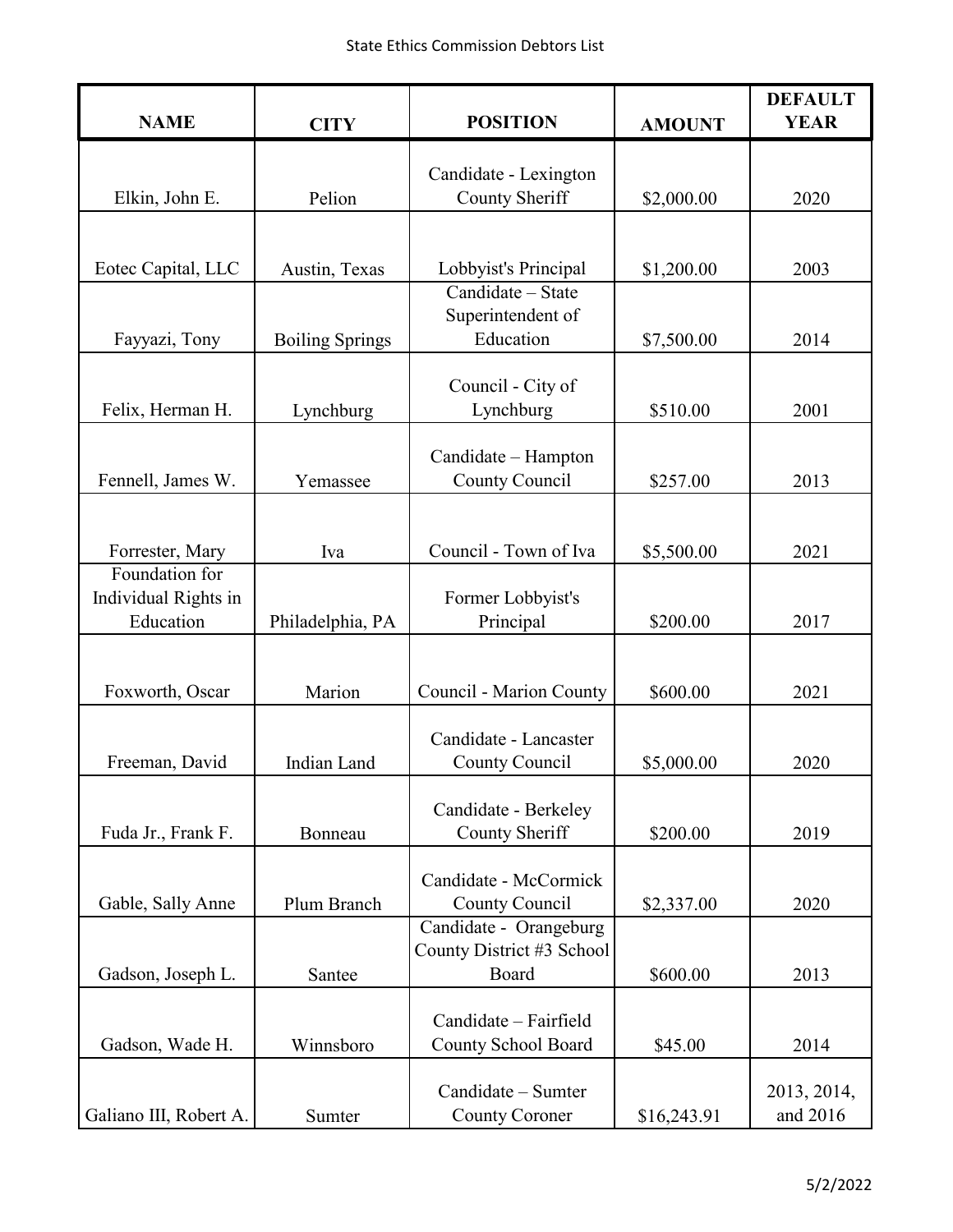| <b>NAME</b>                  | <b>CITY</b>       | <b>POSITION</b>                                                                                           | <b>AMOUNT</b> | <b>DEFAULT</b><br><b>YEAR</b> |
|------------------------------|-------------------|-----------------------------------------------------------------------------------------------------------|---------------|-------------------------------|
|                              |                   | Candidate - Sumter                                                                                        |               |                               |
| Gamble, Geraldine            | Lynchburg         | County Council                                                                                            | \$5,000.00    | 2020                          |
|                              |                   | Candidate - Dorchester                                                                                    |               |                               |
| Gatch, Robert                | Summerville       | County Council                                                                                            | \$300.00      | 2020                          |
| Gary, G. Kenneth             | Camden            | Candidate - Kershaw<br>County School Board                                                                | \$10,000.00   | 2014                          |
| Gary, Robert Bobby           | Camden            | Candidate - Kershaw<br>County Council<br>Chairman/Supervisor and<br>Candidate - Kershaw<br>County Council | \$14,854.00   | 2016 and 2018                 |
| Garza, Ray A.                | <b>Beaufort</b>   | Candidate - Beaufort<br>County Clerk of Court                                                             | \$100.00      | 2013                          |
| Gaskins Sr., Joshua          | Nesmith           | Trustee - Williamsburg<br><b>County Schools</b>                                                           | \$2,600.00    | 2004                          |
| Gause Ruth, Robin            | Myrtle Beach      | Candidate - Horry County<br>Council                                                                       | \$100.00      | 2021                          |
| Gentry, Bobby E.             | Iva               | Mayor - Town of Iva                                                                                       | \$4,900.00    | 2021                          |
| Gibbs III, George<br>Michael | Conway            | Commissioner - DHEC<br>Solid Waste Advisory<br>Council                                                    | \$1,000.00    | 2014                          |
| Gidron, Kim T.               | Elloree           | Councilmember - City of<br>Elloree                                                                        | \$400.00      | 2016 and 2021                 |
| Glover Sr., Charles A.       | Adams Run         | Trustee – Charleston<br><b>County School District</b><br>#23                                              | \$1,123.00    | 2012 and 2013                 |
| Glover, Frank A.             | Beaufort          | Candidate - City of<br><b>Beaufort Council</b>                                                            | \$800.00      | 2009                          |
| Glover Sr., York L.          | St. Helena Island | <b>Council - Beaufort County</b>                                                                          | \$1,928.00    | 2020                          |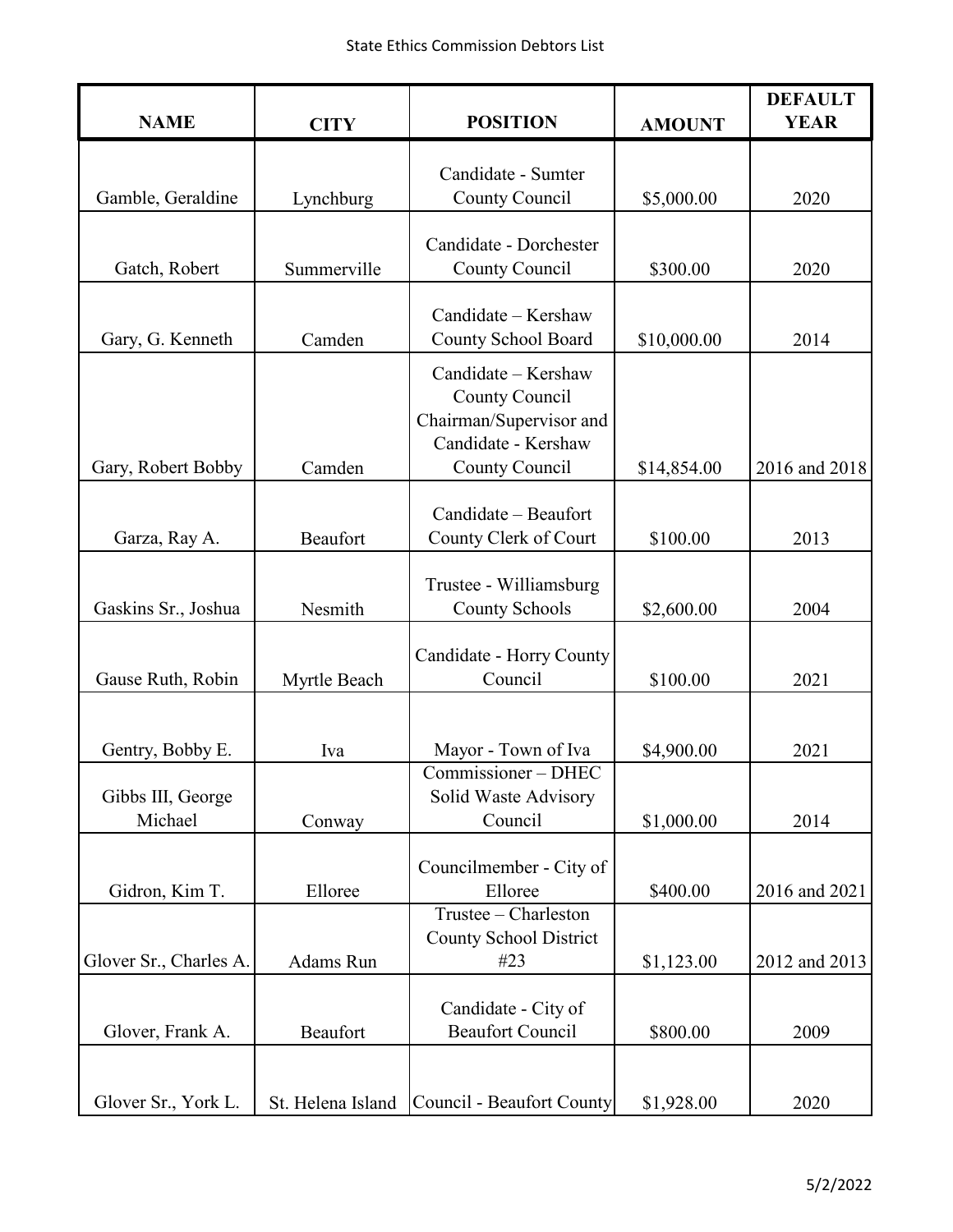| <b>NAME</b>                                      | <b>CITY</b>        | <b>POSITION</b>                                                                                                                                           | <b>AMOUNT</b> | <b>DEFAULT</b><br><b>YEAR</b> |
|--------------------------------------------------|--------------------|-----------------------------------------------------------------------------------------------------------------------------------------------------------|---------------|-------------------------------|
|                                                  |                    |                                                                                                                                                           |               |                               |
| Graham, Adlena F.                                | Hartsville         | Candidate - City of<br>Hartsville Council                                                                                                                 | \$200.00      | 2014                          |
|                                                  |                    | Trustee – Florence County                                                                                                                                 |               |                               |
| Graham, John L.                                  | Lake City          | School District 3                                                                                                                                         | \$4,236.07    | 2014                          |
| Grant, Latesha Y.                                | Norcross, Georgia  | Former Lobbyist - South<br>Carolina Beer<br>Wholesalers Association,<br>South Carolina<br>Orthopaedic Association,<br>and Health Promotion<br>Specialists | \$500.00      | 2020                          |
|                                                  |                    |                                                                                                                                                           |               |                               |
| Gregory, Samuel                                  | Ridgeland          | Candidate - Jasper County<br>Council                                                                                                                      | \$28,447.05   | 2008 and 2012                 |
| Guess Jr., Joe                                   | Denmark            | Council - Bamberg<br>County                                                                                                                               | \$5,200.00    | 2020                          |
| Hall, Timothy T.                                 | Fairfax            | Trustee - Allendale<br><b>County Schools</b>                                                                                                              | \$10,908.00   | 2019                          |
| <b>Hampton County</b><br><b>Democratic Party</b> | Hampton            | <b>Political Party</b>                                                                                                                                    | \$37,300.00   | 2010                          |
| Harbour Town Yacht<br>Club                       | Hilton Head Island | Lobbyist's Principal                                                                                                                                      | \$2,000.00    | 2006                          |
| Hardee, Danny J.                                 | Loris              | Council - Horry County                                                                                                                                    | \$200.00      | 2020                          |
| Hardee, Matthew D.                               | Myrtle Beach       | Candidate - City of Myrtle<br><b>Beach Council</b>                                                                                                        | \$200.00      | 2021                          |
| Hayes, Leslie B.                                 | Bamberg            | Council - City of<br>Bamberg                                                                                                                              | \$2,431.37    | 2021                          |
| Hayes, Tony E.                                   | Lake View          | Former Councilmember -<br>Town of Lake View                                                                                                               | \$4,064.00    | 2021                          |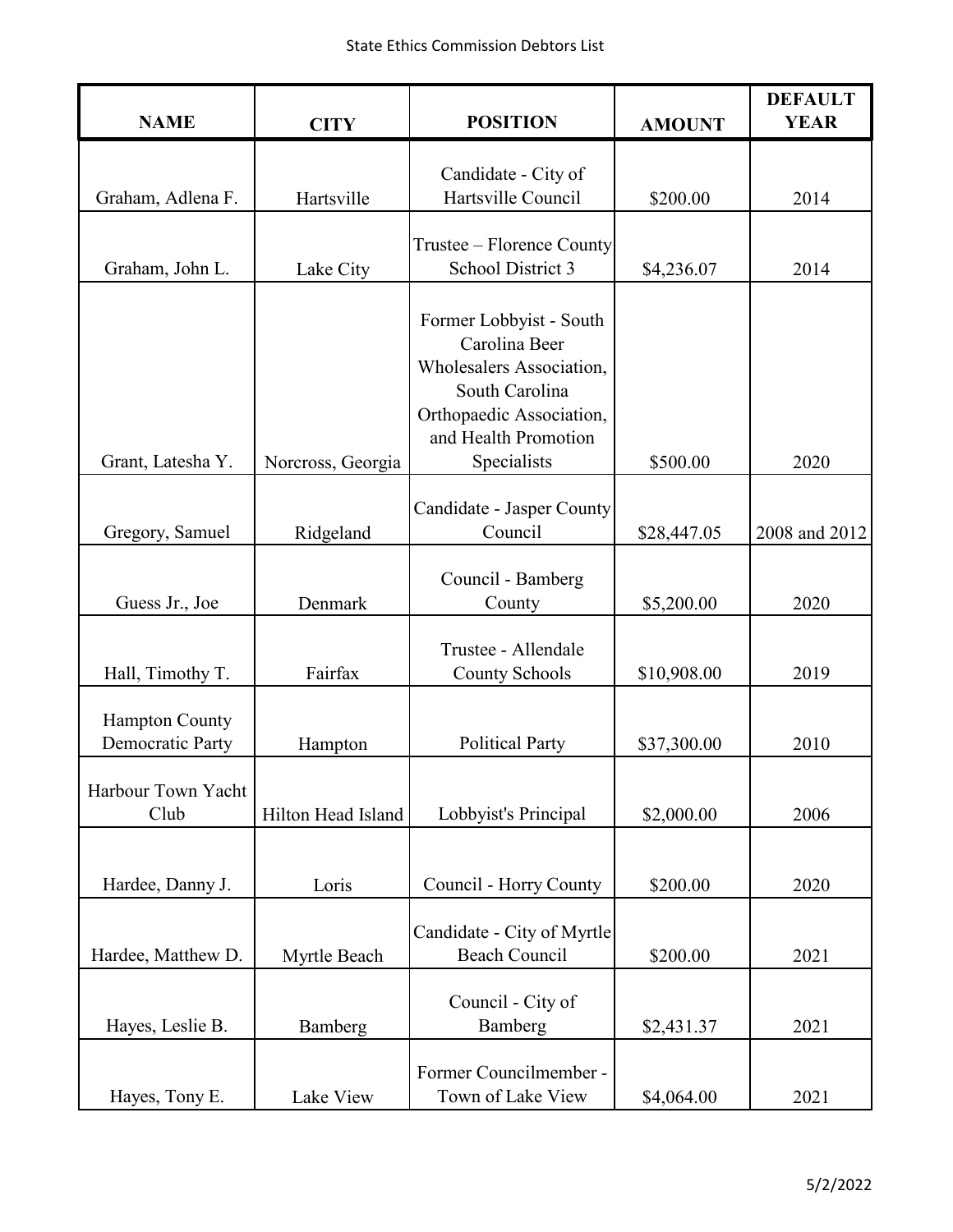| <b>NAME</b>                                          | <b>CITY</b>        | <b>POSITION</b>                                   | <b>AMOUNT</b> | <b>DEFAULT</b><br><b>YEAR</b> |
|------------------------------------------------------|--------------------|---------------------------------------------------|---------------|-------------------------------|
| Haynes, Robin                                        |                    | Trustee – Bamberg<br>County School District 1     | \$4,696.44    | 2012                          |
|                                                      | Bamberg            |                                                   |               |                               |
| Haynes, Vickie                                       | Orangeburg         | Candidate - Orangeburg<br><b>County Auditor</b>   | \$475.00      | 2022                          |
| <b>HCA</b> Good<br>Government Fund                   | Charleston         | Committee                                         | \$100.00      | 2008                          |
| <b>Health Promotion</b><br>Specialists               | Columbia           | Lobbyist's Principal                              | \$100.00      | 2021                          |
| Hickman, William                                     | Bishopville        | Candidate - City of<br><b>Bishopville Council</b> | \$100.00      | 2000                          |
| Hill, Jeffrey K.                                     | Charleston         | Candidate - City of<br><b>Charleston Council</b>  | \$7,000.00    | 2011                          |
| <b>Hilton Head Coalition</b><br>for Fair Contracting | Hilton Head Island | Lobbyist's Principal                              | \$2,600.00    | 2010                          |
| Hines (Williams),<br>Gloria C.                       | Darlington         | Mayor - City of<br>Darlington                     | \$175.00      | 2020                          |
| Hinson, Donald M.                                    | <b>Great Falls</b> | Candidate - City of Great<br>Falls Council        | \$2,600.00    | 2003                          |
| Holmes, William T.                                   | Chester            | Candidate - City of<br><b>Chester Council</b>     | \$100.00      | 2019                          |
| Hooks, Louis B.                                      | Johnsonville       | Trustee - Florence County<br>School District 5    | \$100.00      | 2016                          |
| Hope Plantation<br>Group                             | North Myrtle Beach | Lobbyist's Principal                              | \$5,200.00    | 2009                          |
| Houston Jr., Charles<br>Ε.                           | Hilton Head Island | Candidate – City of Hilton<br>Head Island Council | \$2,400.00    | 2013                          |
| Hudson, Linda H.                                     | Bamberg            | Candidate $-$ City of<br><b>Bamberg Council</b>   | \$600.00      | 2014                          |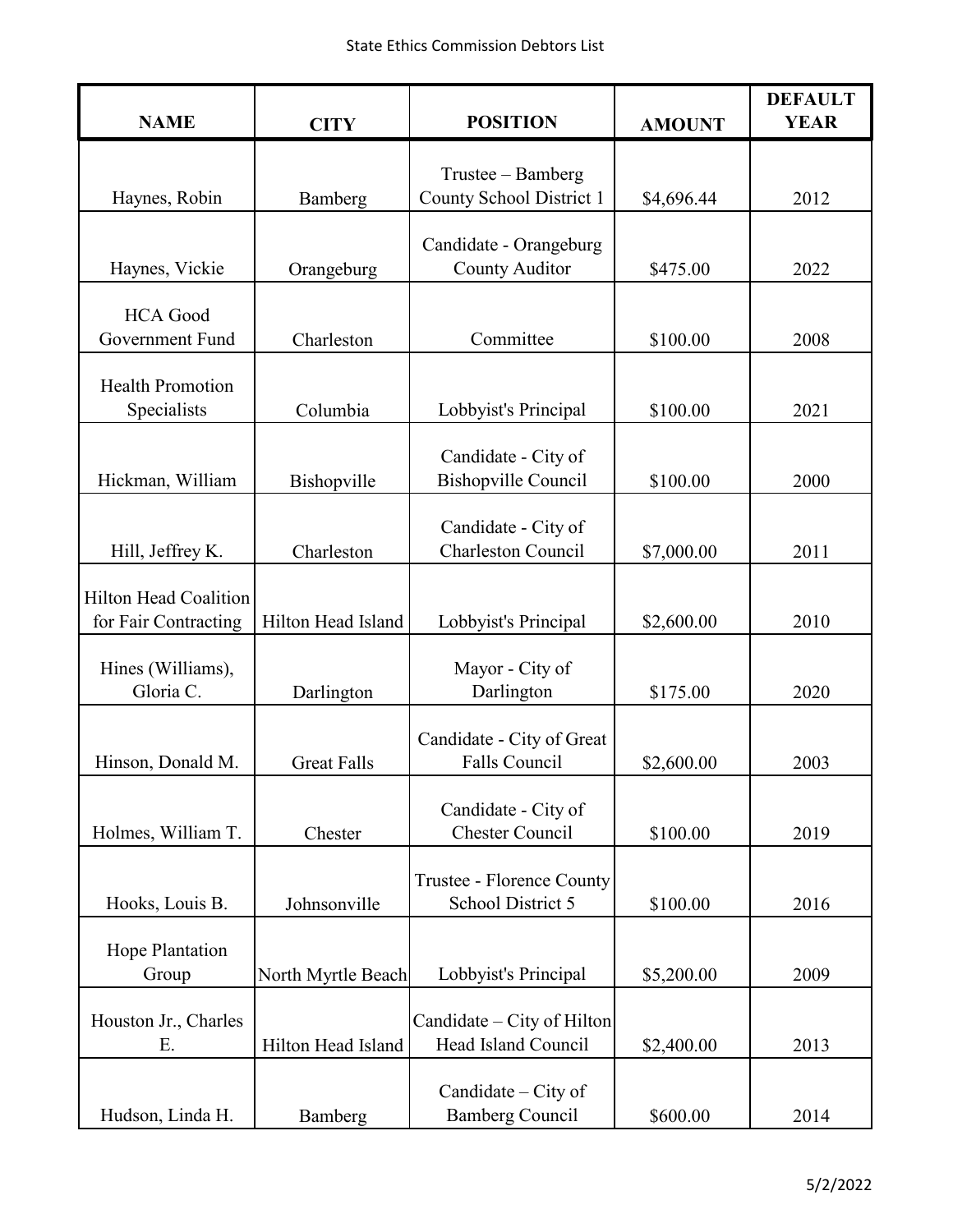| <b>NAME</b>          | <b>CITY</b>   | <b>POSITION</b>                                     | <b>AMOUNT</b> | <b>DEFAULT</b><br><b>YEAR</b> |
|----------------------|---------------|-----------------------------------------------------|---------------|-------------------------------|
|                      |               |                                                     |               |                               |
| Humes, Abdul Tupelo  | Georgetown    | Council - City of<br>Georgetown                     | \$100.00      | 2021                          |
|                      |               |                                                     |               |                               |
|                      |               | Candidate - Town of                                 |               |                               |
| Hunt, Kevin J.       | Lamar         | Lamar Council                                       | \$1,200.00    | 2019                          |
| Institute of Scrap   |               |                                                     |               |                               |
| Recycling Industries | Lyman         | Lobbyist's Principal                                | \$200.00      | 2010                          |
| J. Mark Lawhon       |               |                                                     |               |                               |
| <b>DMD PA</b>        | Florence      | Lobbyist's Principal                                | \$2,600.00    | 2014                          |
|                      |               |                                                     |               |                               |
| Jackson, Brian H.    | West Columbia | Former Mayor - South<br>Congaree                    | \$200.00      | 2016                          |
|                      |               |                                                     |               |                               |
| Jackson, Nathaniel   | Johnston      | Candidate - Edgefield<br><b>County School Board</b> |               | 2008                          |
|                      |               |                                                     | \$2,500.00    |                               |
|                      |               | Council - City of Rock                              |               |                               |
| Jackson, Nikita L.   | Rock Hill     | Hill                                                | \$100.00      | 2021                          |
|                      |               | Candidate - Richland                                |               |                               |
| Jackson, Sharon P.   | Columbia      | County Council                                      | \$16,507.00   | 2002                          |
|                      |               | Candidate - City of                                 |               |                               |
| Jackson, William M.  | Darlington    | Darlington Mayor                                    | \$5,000.00    | 2020                          |
|                      |               |                                                     |               |                               |
| Jacques, Patsy       | Vance         | Candidate - City of Vance<br>Mayor                  | \$100.00      | 2006                          |
|                      |               | Chief Financial Official -                          |               |                               |
|                      |               | <b>Richland County</b>                              |               |                               |
| James, Brandy L.     | Columbia      | <b>Recreation Commission</b>                        | \$5,000.00    | 2021                          |
|                      |               | Candidate - Bamberg                                 |               |                               |
| Jamison, Paulette    | Bamberg       | County School Board                                 | \$100.00      | 2012                          |
|                      |               | Council - City of West                              |               |                               |
| Jeanes, Donnie W.    | West Pelzer   | Pelzer                                              | \$11,725.55   | 2016                          |
|                      |               |                                                     |               |                               |
|                      |               | Candidate - Sumter                                  |               |                               |
| Johnson, Isaac       | Sumter        | <b>County Coroner</b>                               | \$5,200.00    | 2020                          |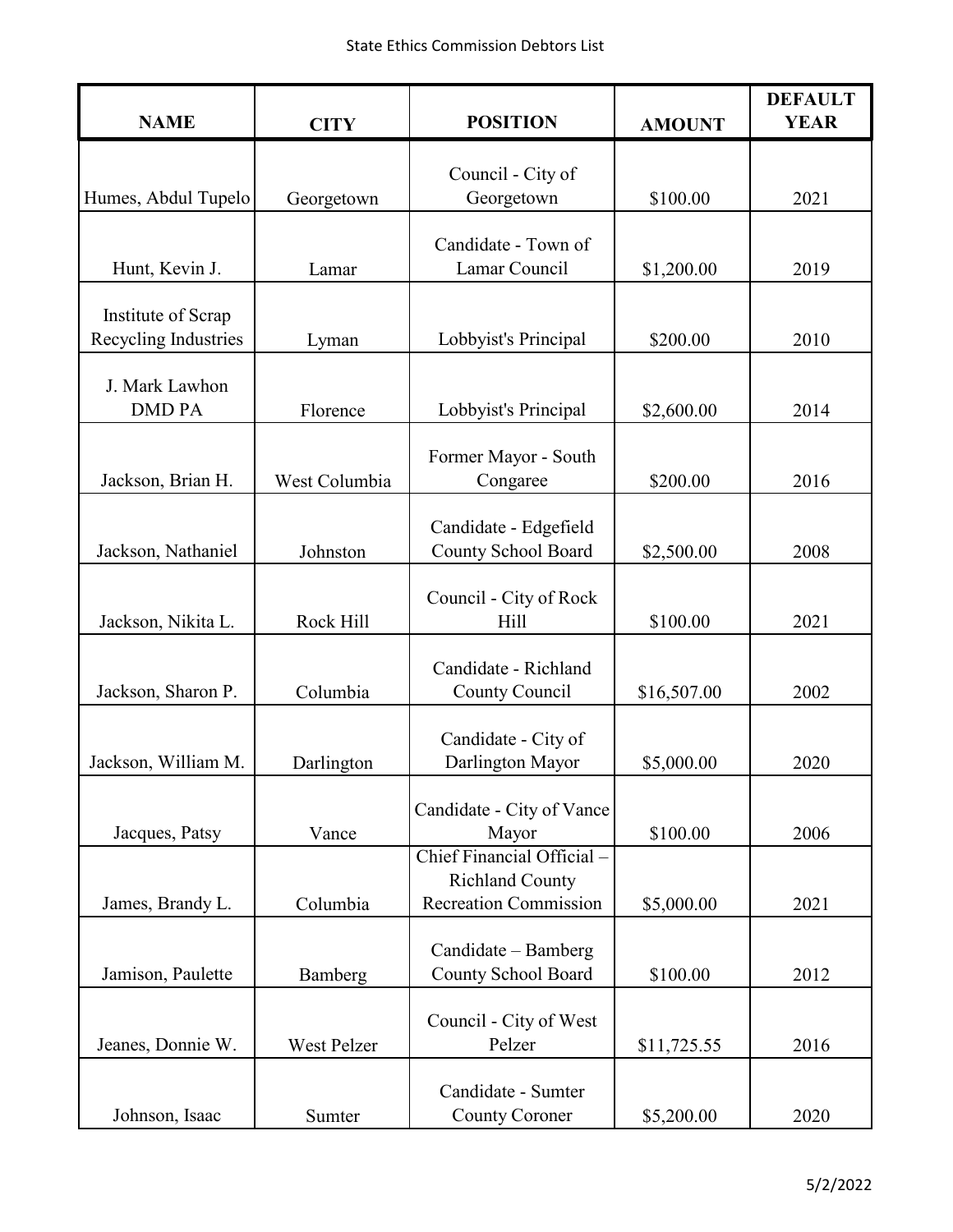| <b>NAME</b>             | <b>CITY</b>    | <b>POSITION</b>                                   | <b>AMOUNT</b> | <b>DEFAULT</b><br><b>YEAR</b> |
|-------------------------|----------------|---------------------------------------------------|---------------|-------------------------------|
|                         |                |                                                   |               |                               |
| Johnson, Karen          |                | Trustee - Charleston                              |               |                               |
| Simmons                 | Johns Island   | County School District 9                          | \$100.00      | 2015                          |
|                         |                | Sheriff – Williamsburg                            |               |                               |
| Johnson, Michael L.     | <b>Salters</b> | County                                            | \$6,853.00    | 2014                          |
|                         |                | Former Member of                                  |               |                               |
|                         |                | Council - City of                                 |               |                               |
| Johnson, Richard E.R.   | Eastover       | Eastover                                          | \$163,200.00  | 2004 and 2007                 |
|                         |                |                                                   |               |                               |
| Jones, Pat              |                | Candidate - Bamberg<br><b>County School Board</b> | \$17,000.00   | 2007                          |
|                         | Bamberg        |                                                   |               |                               |
|                         |                | Candidate - City of                               |               |                               |
| Jones, R.C.             | Mauldin        | Maudlin Mayor                                     | \$200.00      | 2019                          |
|                         |                |                                                   |               |                               |
|                         |                |                                                   |               |                               |
| Jones, Rosalind K.      | Sellers        | Council – Town of Sellers<br>Candidate -          | \$3,330.00    | 2014                          |
|                         |                | Superintendent of                                 |               |                               |
| Karr, Arnold            | Columbia       | Education                                         | \$106,619.88  | 2007                          |
|                         |                |                                                   |               |                               |
|                         |                | Trustee - Anderson                                |               |                               |
| Kay II, Harold R.       | Anderson       | County School District 5                          | \$15,000.00   | 2020                          |
|                         |                | Candidate - Richland                              |               |                               |
| Kennedy, Gwendolyn      | Columbia       | County Council                                    | \$10,972.00   | 2012 and 2015                 |
|                         |                |                                                   |               |                               |
|                         |                | Former Mayor - City of                            |               |                               |
| King, Hardy             | Irmo           | Irmo                                              | \$500.00      | 2021                          |
|                         |                | Chairman - Southside                              |               |                               |
|                         |                | <b>Rural Community Water</b>                      |               |                               |
| King, Tommy E.          | Liberty        | District                                          | \$100.00      | 2021                          |
|                         |                | Trustee - Charleston                              |               |                               |
| Knight III, Norman R.   | N. Charleston  | County School Board                               | \$2,600.00    | 2004                          |
|                         |                | Board Member - SC                                 |               |                               |
|                         |                | Developmental                                     |               |                               |
| Knuckles, John L.       | Columbia       | Disabilities Council                              | \$100.00      | 2008                          |
|                         |                |                                                   |               |                               |
| Kocurek, James<br>Aaron | Rock Hill      | Lobbyist - Main Street<br><b>REIA</b>             | \$810.00      | 2009                          |
|                         |                |                                                   |               |                               |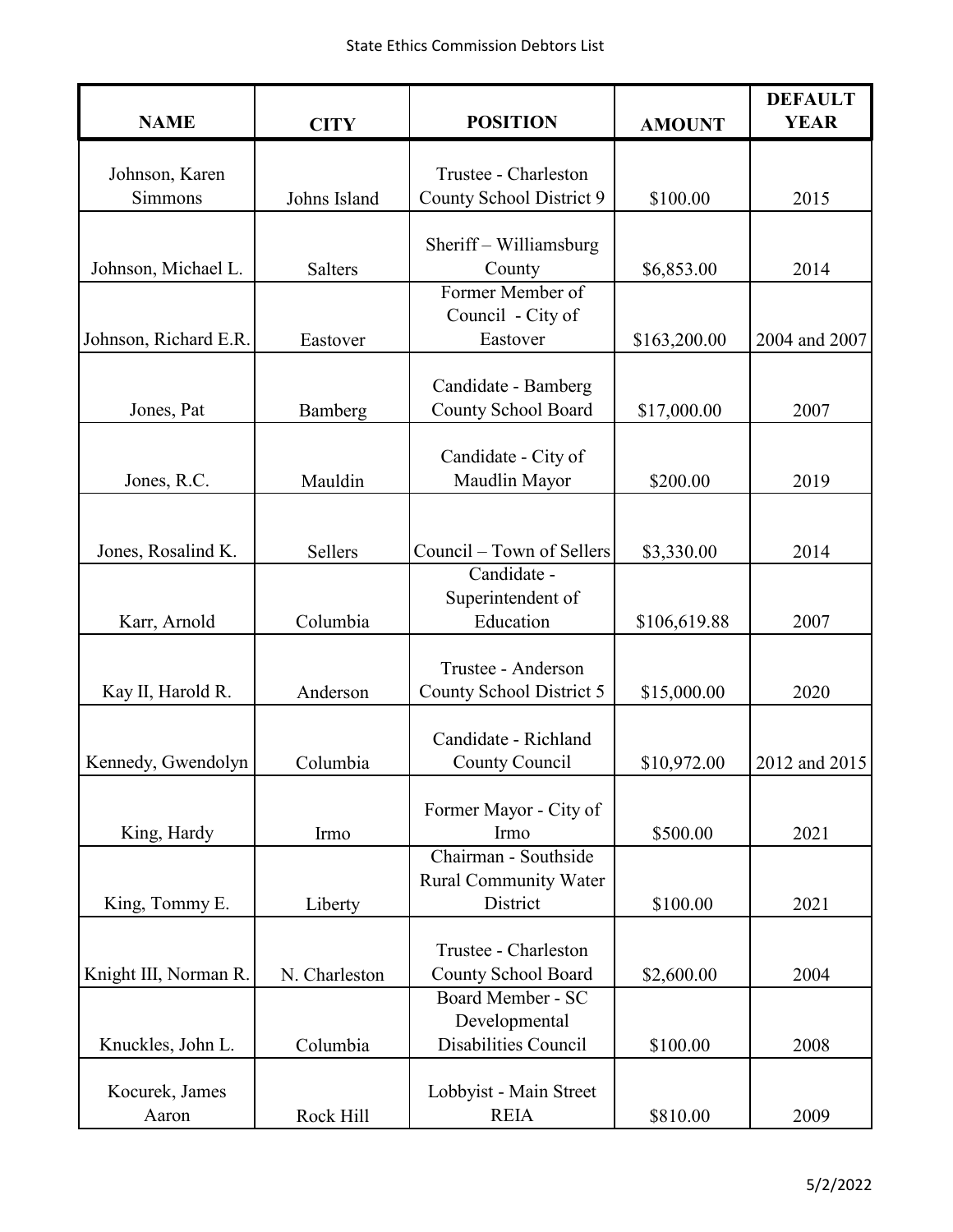| <b>NAME</b>             | <b>CITY</b>    | <b>POSITION</b>                              | <b>AMOUNT</b> | <b>DEFAULT</b><br><b>YEAR</b> |
|-------------------------|----------------|----------------------------------------------|---------------|-------------------------------|
|                         |                |                                              |               |                               |
| Kopanski, Amber         | Nichols        | Candidate – City of<br>Mullins Mayor         | \$100.00      | 2014                          |
|                         |                |                                              |               |                               |
|                         |                | Candidate - Greenville                       |               |                               |
| Lance, James M.         | Marietta       | County School Board                          | \$8,166.32    | 2004                          |
|                         |                | Council - City of                            |               |                               |
| Laws, Andre             | Lynchburg      | Lynchburg                                    | \$7,450.00    | 2017                          |
|                         |                |                                              |               |                               |
| Lee Jr., Eddie          | Andrews        | Council - Town of<br>Andrews                 | \$200.00      | 2016                          |
|                         |                |                                              |               |                               |
|                         |                |                                              |               |                               |
| Lee, Inez B.            | Lamar          | Council - Town of Lamar                      | \$400.00      | 2021                          |
|                         |                | Candidate - Charleston                       |               |                               |
| Legare Jr., Thomas S.   | Johns Island   | County Council                               | \$32,131.09   | 2014 and 2016                 |
|                         |                |                                              |               |                               |
| Lewis, Eric C.          | Myrtle Beach   | Candidate - Atlantic<br><b>Beach Council</b> | \$96.00       | 2020                          |
|                         |                |                                              |               |                               |
|                         |                | Candidate - Union County                     |               |                               |
| Lewis, Richard S.       | Union          | Coroner<br>Trustee - Charleston              | \$100.00      | 2016                          |
|                         |                | <b>County Constituent Board</b>              |               | 2012, 2014,                   |
| Lewis, Tony E.          | Charleston     | District 20                                  | \$60,955.00   | and 2015                      |
|                         |                |                                              |               |                               |
| Lewis, Will D.          | Simpsonville   | Former Sheriff -<br>Greenville County        | \$100.00      | 2020                          |
|                         |                |                                              |               |                               |
|                         |                | Candidate - Anderson                         |               |                               |
| Litman, Patrick R.      | Anderson       | County Council                               | \$86,492.91   | 2008 and 2009                 |
|                         |                |                                              |               |                               |
| Littlefield Corporation | Charleston     | Lobbyist's Principal                         | \$100.00      | 2014                          |
|                         |                |                                              |               |                               |
| Littlejohn, Betty W.    | Pacolet        | Former Council Member -<br>Town of Pacolet   | \$100.00      | 2019                          |
|                         |                |                                              |               |                               |
|                         |                | Candidate - York County                      |               |                               |
| Love, Diondra J.        | Prattville, AL | Probate Judge                                | \$100.00      | 2020                          |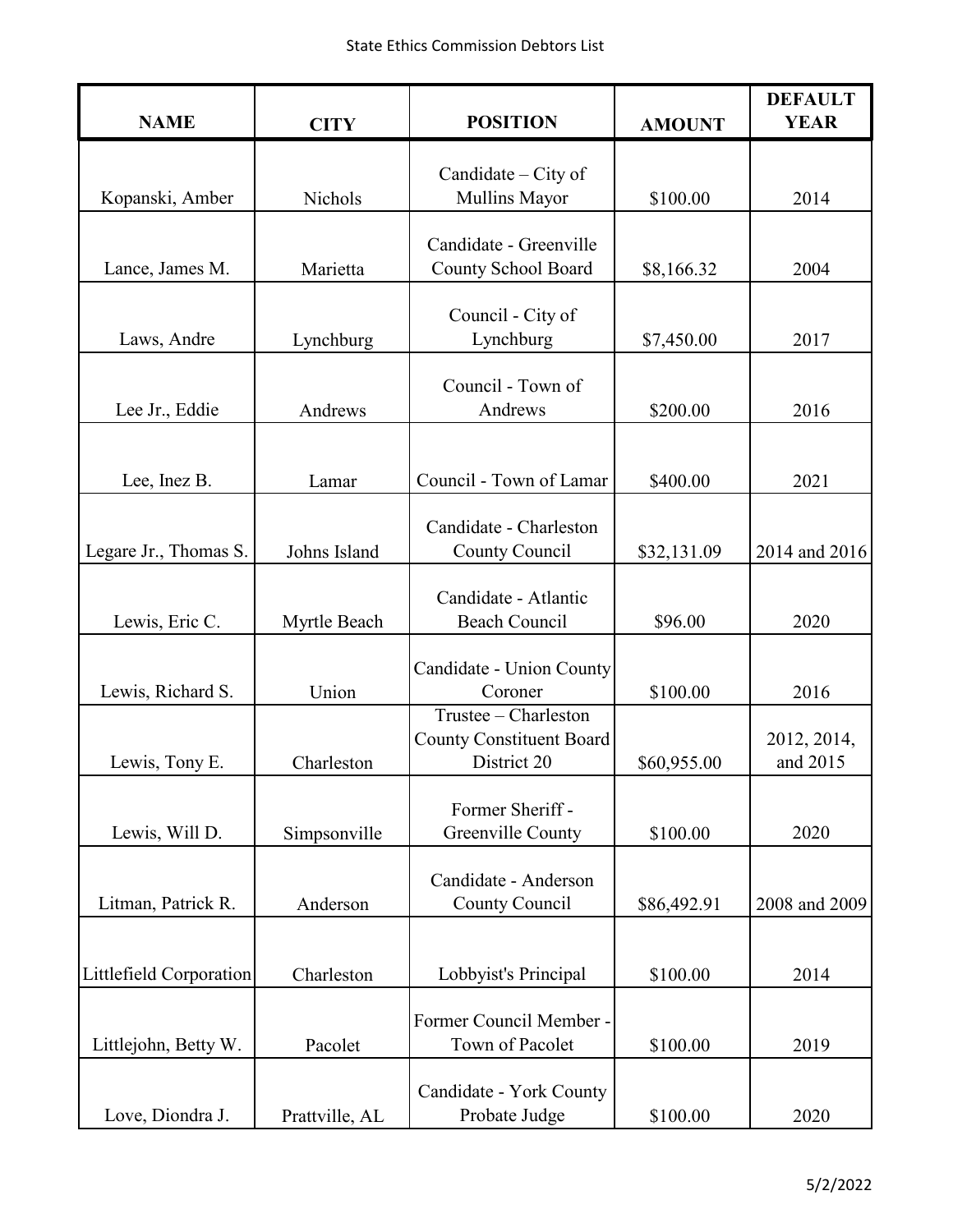| <b>NAME</b>                | <b>CITY</b>           | <b>POSITION</b>                                       | <b>AMOUNT</b> | <b>DEFAULT</b><br><b>YEAR</b> |
|----------------------------|-----------------------|-------------------------------------------------------|---------------|-------------------------------|
|                            |                       | Candidate - Colleton                                  |               |                               |
| Lovelace, Chris            | Walterboro            | County Sheriff                                        | \$31,100.00   | 2020                          |
|                            |                       |                                                       |               |                               |
| Loving Care Caskets        | Buford, Georgia       | Lobbyist's Principal                                  | \$5,200.00    | 2001                          |
| McCall, Annie M.           | Manning               | Council - City of Manning                             | \$509.37      | 2009                          |
| McClam, Marian             | Lynchburg             | Council $-$ City of<br>Lynchburg                      | \$200.00      | 2012                          |
|                            |                       |                                                       |               |                               |
| McClary, Frank             | Andrews               | Mayor - City of Andrews                               | \$100.00      | 2021                          |
| McClary-Rush,<br>Angela    | Andrews               | Board Member -<br>Williamsburg Council<br>Schools     | \$6,000.00    | 2020                          |
| McClellan, Gretchen<br>M.  | Sellers               | Former Councilmember -<br>Town of Sellers             | \$100.00      | 2019                          |
| McElveen, Jr., Leroy<br>J. | Summerton             | Candidate - Clarendon<br>County Sheriff               | \$4,009.46    | 2009                          |
| McKie, Amelia B.           | Columbia              | School Board - Richland<br><b>County District Two</b> | \$57,100.00   | 2016, 2020,<br>and 2021       |
| McMorris, Betty J.         | Carlisle              | Trustee - Union County<br>Schools                     | \$950.00      | 2020                          |
|                            |                       |                                                       |               |                               |
| McRae, Pamela              | Marion                | Candidate $-$ City of<br>Marion Council               | \$6,218.74    | 2014                          |
| Mabry, Mary Beth           | Surfside Beach        | Candidate - City of<br>Surfside Beach Council         | \$15,100.00   | 2019 and 2020                 |
| Mahoney, John J.           | <b>Mount Pleasant</b> | Candidate - Mount<br>Pleasant Council                 | \$85.38       | 2019                          |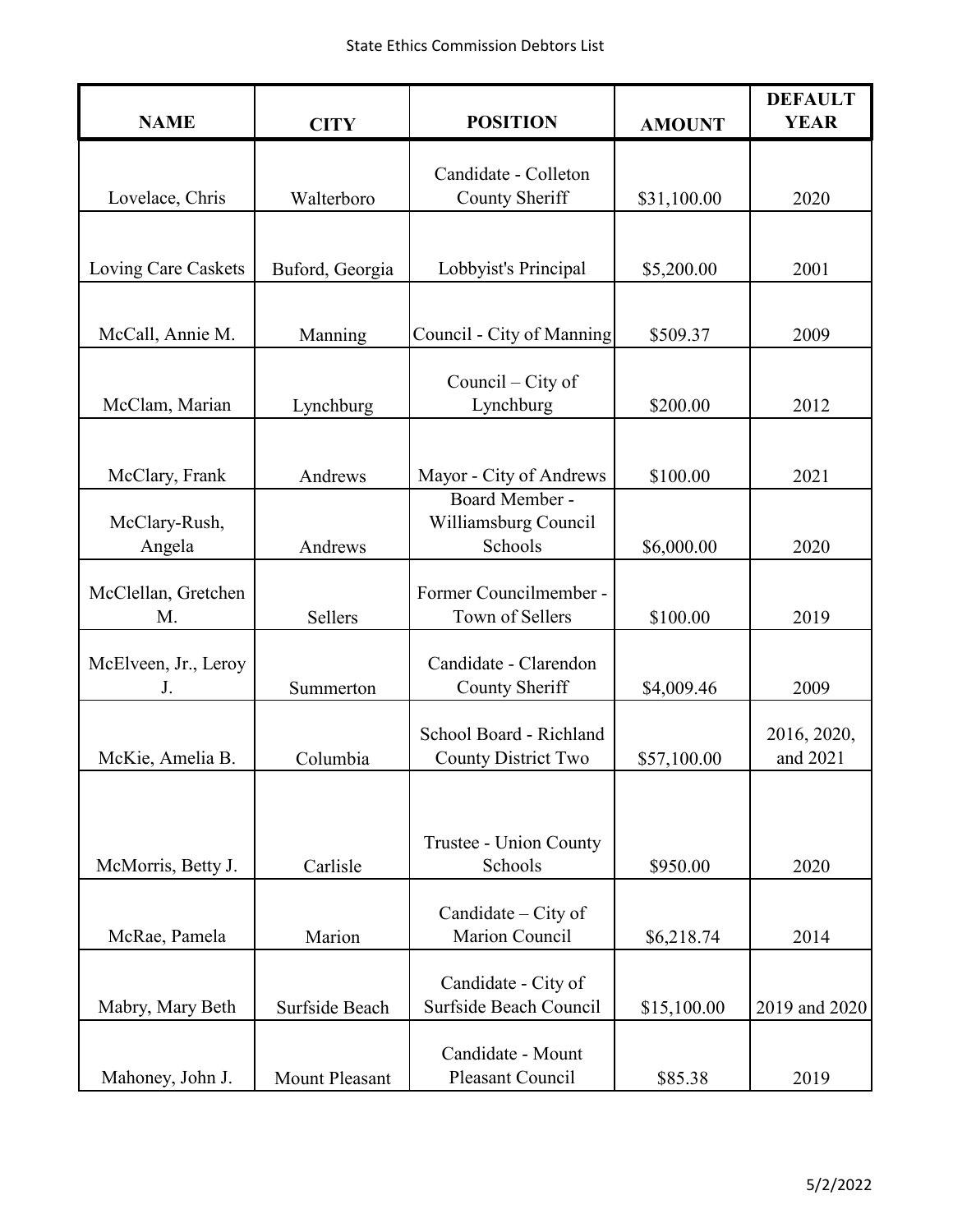| <b>NAME</b>                                              | <b>CITY</b>        | <b>POSITION</b>                                          | <b>AMOUNT</b> | <b>DEFAULT</b><br><b>YEAR</b> |
|----------------------------------------------------------|--------------------|----------------------------------------------------------|---------------|-------------------------------|
|                                                          |                    |                                                          |               |                               |
| Main Street REIA                                         | Rock Hill          | Lobbyist's Principle                                     | \$460.00      | 2008                          |
|                                                          |                    |                                                          |               |                               |
| Mairena, Mario D.                                        | Garrisonville, VA  | Former Lobbyist - AUVSI                                  | \$10,000.00   | 2019                          |
| Mallard, Frederick A.                                    | Eutawville         | Candidate - City of<br>Eutawville Council                | \$19,350.40   | 2014 and 2019                 |
| Managed Care of<br>North America, Inc.                   | Ft. Lauderdale, FL | Lobbyist's Principal                                     | \$100.00      | 2011                          |
| Mangum, Jonathan D.                                      | Irmo               | Trustee - Lexington<br>County School Board<br>District 5 | \$2,600.00    | 2003                          |
| Marlboro County<br><b>Democratic Party</b>               | Bennettsville      | <b>Political Party</b>                                   | \$100.00      | 2010                          |
|                                                          |                    | Council - Town of Ulmer                                  |               |                               |
| Mathias III, Ervin M.                                    | Ulmer              |                                                          | \$400.00      | 2019                          |
| Mayes, Bobby C.                                          | Walterboro         | Candidate – Colleton<br>County Council                   | \$67.00       | 2013                          |
| Mazyck, Alma                                             | Vance              | Council – City of Vance                                  | \$640.89      | 2012                          |
| <b>Medical Education</b><br>Technologies, Inc.<br>(METI) | Sarasota, FL       | Lobbyist's Principal                                     | \$100.00      | 2012                          |
| Meeks, Lisa Mullikin<br>Hunter                           | Liberty            | Council - City of Liberty                                | \$5,948.00    | 2015                          |
|                                                          |                    |                                                          |               |                               |
| Melvin, E.J.                                             | Bishopville        | Lee County Sheriff                                       | \$7,839.00    | 2009                          |
| Middleton, Terrance<br>L.                                | Andrews            | Council - Town of<br>Andrews                             | \$6,296.14    | 2016                          |
| Miller, Charles L.                                       | Westminster        | Former City Councilman-<br>City of Westminster           | \$300.00      | 2017                          |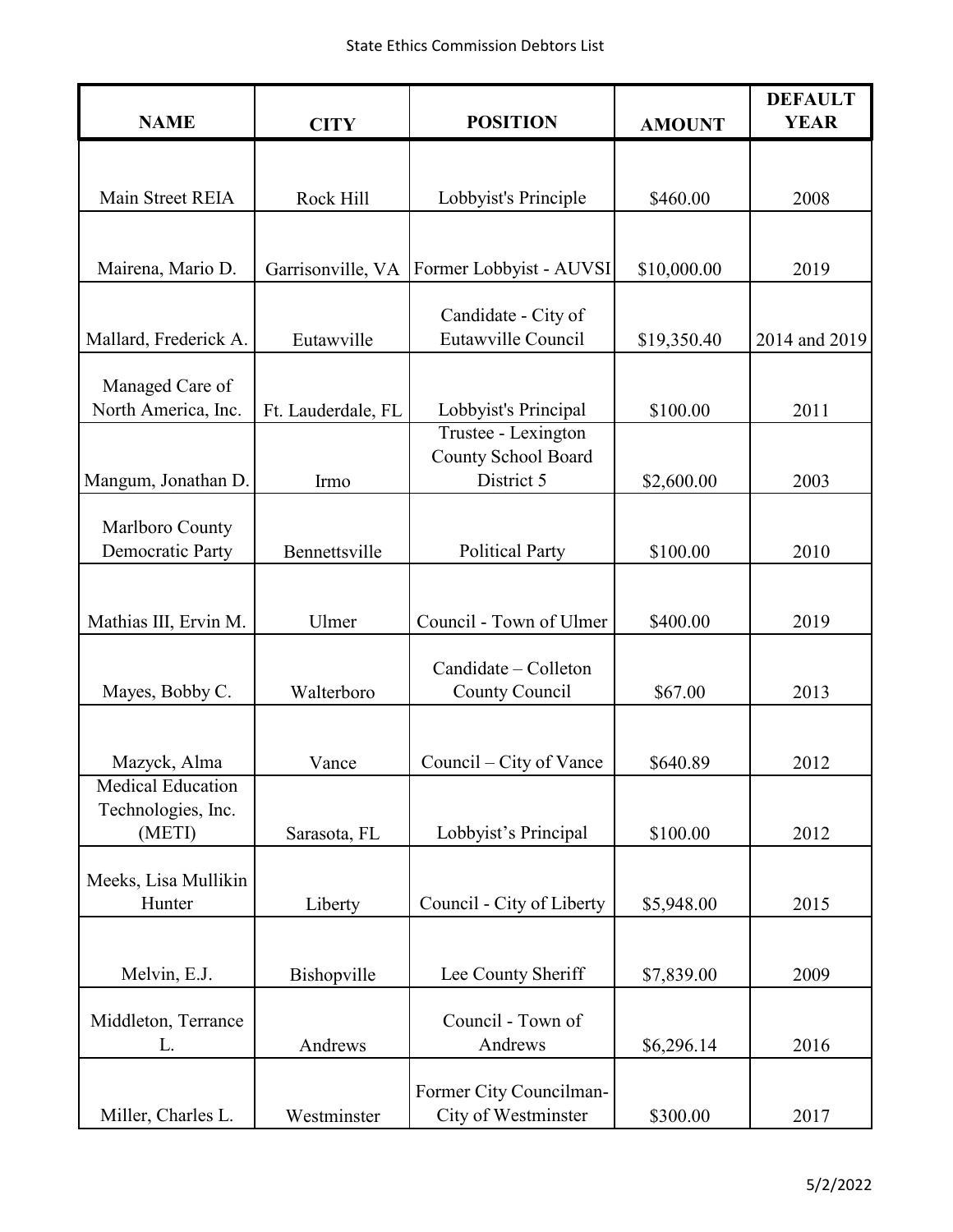| <b>NAME</b>                         | <b>CITY</b>     | <b>POSITION</b>                                       | <b>AMOUNT</b> | <b>DEFAULT</b><br><b>YEAR</b> |
|-------------------------------------|-----------------|-------------------------------------------------------|---------------|-------------------------------|
|                                     |                 |                                                       |               |                               |
| Miller, Glenn                       | Branchville     | Mayor - Town of<br>Branchville                        | \$1,589.42    | 2016                          |
|                                     |                 |                                                       |               |                               |
| Miller, Jessica H.                  | Pawley's Island | Former CFO-<br>Georgetown County                      | \$100.00      | 2012                          |
|                                     |                 |                                                       |               |                               |
| Millican Jr., Frank<br><b>Brent</b> | Sumter          | Candidate – Lee County<br>Council                     | \$3,550.00    | 2014, 2015,<br>and 2016       |
|                                     |                 |                                                       |               |                               |
|                                     |                 | Commissioner - Hilltop                                |               |                               |
| Mintz, Jamison O.                   | Spartanburg     | Area Fire District<br>Board Member -                  | \$6,482.93    | 2018                          |
|                                     |                 | <b>Charleston Naval</b>                               |               |                               |
| Mintz, Louis C.                     | Mt. Pleasant    | Complex Redevelopment                                 | \$100.00      | 2006                          |
|                                     |                 | Director - Wilson Creek                               |               |                               |
| Mitchell, Cecil R.                  | Iva             | Water Shed                                            | \$100.00      | 2003                          |
|                                     |                 | Candidate - City of                                   |               |                               |
| Mizzell, Anthony G.                 | Columbia        | Columbia Council                                      | \$400.00      | 2018                          |
| <b>MOONDOG</b>                      |                 |                                                       |               |                               |
| <b>Animation Studio</b>             | Aiken           | Lobbyist's Principal                                  | \$200.00      | 2015                          |
|                                     |                 | Former Clerk of Court -                               |               |                               |
| Morris, Stephen B.                  | Union           | <b>Union County</b>                                   | \$30,317.00   | 2010                          |
|                                     |                 | Board Member - Lee                                    |               |                               |
| Moses, Stephen C.                   | Bishopville     | <b>County Board of Elections</b><br>and Registrations | \$2,413.11    | 2011                          |
|                                     |                 |                                                       |               |                               |
| Murray, Prentiss                    | Bennettsville   | Candidate - City of<br><b>Bennettsville Council</b>   | \$200.00      | 2015                          |
|                                     |                 |                                                       |               |                               |
|                                     |                 | Council - Richland                                    |               |                               |
| Myers, Dalhi                        | Columbia        | County                                                | \$9,917.88    | 2017 and 2020                 |
|                                     |                 | Candidate - City of                                   |               |                               |
| Nelson, Edward King                 | Chester         | <b>Chester Council</b>                                | \$100.00      | 2005                          |
|                                     |                 | Candidate - City of                                   |               |                               |
| Nelson, Robert J.                   | Chester         | <b>Chester Council</b>                                | \$100.00      | 2000                          |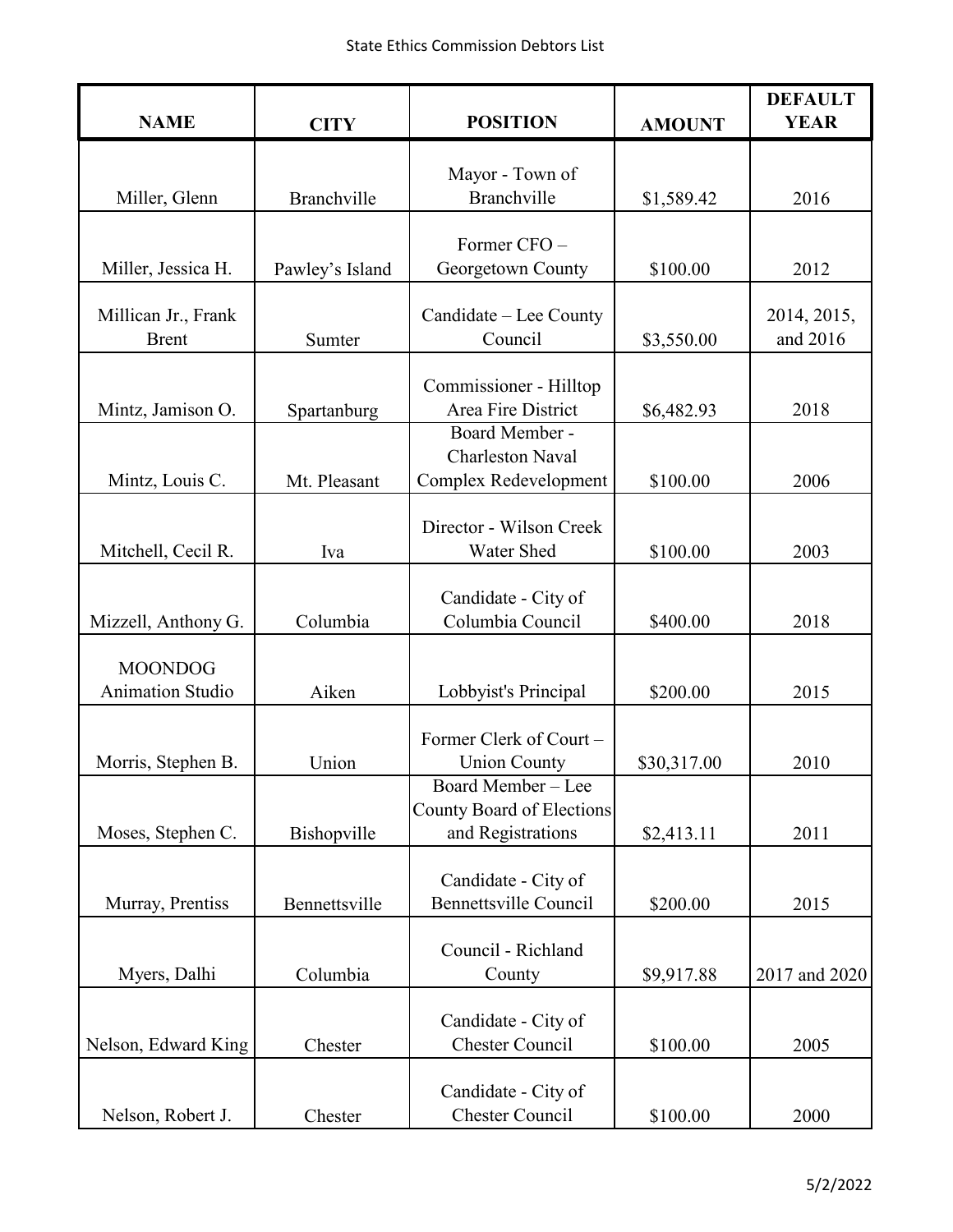| <b>NAME</b>                    | <b>CITY</b>    | <b>POSITION</b>                                       | <b>AMOUNT</b> | <b>DEFAULT</b><br><b>YEAR</b> |
|--------------------------------|----------------|-------------------------------------------------------|---------------|-------------------------------|
|                                |                | Council - City of                                     |               |                               |
| Newman, Brian D.               | Columbia       | Columbia                                              | \$100.00      | 2015                          |
|                                |                | Council - Town of                                     |               |                               |
| Odom, Calvin                   | Denmark        | Denmark                                               | \$7,572.00    | 2015                          |
|                                |                |                                                       |               |                               |
| The Old Home Place             | Mauldin        | Lobbyist's Principal                                  | \$260.00      | 2010                          |
|                                |                | Candidate - Horry County                              |               |                               |
| Ottwell, Charles               | Murrells Inlet | Council                                               | \$100.00      | 2019                          |
|                                |                | Commissioner-                                         |               |                               |
|                                |                | <b>Orangeburg County</b><br><b>Election and Voter</b> |               |                               |
| Owens, Jo Ann C.               | Bowman         | <b>Registration Board</b>                             | \$1,761.45    | 2012                          |
| The Owl's Nest                 |                |                                                       |               |                               |
| <b>Recovery House</b>          | Florence       | Lobbyist's Principal                                  | \$700.00      | 2009                          |
|                                |                | Former Councilman - City                              |               |                               |
| Parker, Michael B.             | Silverstreet   | of Silverstreet                                       | \$100.00      | 2021                          |
| Parker, Theodore               |                |                                                       |               |                               |
| Carroll                        | Honea Path     | Council - City of Honea<br>Path                       | \$600.00      | 2003                          |
|                                |                |                                                       |               |                               |
| Parks, Laurel M.               | Camden         | Candidate - Town of<br>Camden Council                 | \$15,000.00   | 2021                          |
|                                |                | Former County                                         |               |                               |
| Pasley, Stanley                | Hemingway      | Council/Supervisor -<br>Williamsbug County            | \$155,575.00  | 2008, 2016,<br>and 2019       |
|                                |                |                                                       |               |                               |
| <b>Patients First</b>          | Charleston     | Committee                                             | \$6,000.00    | 2004                          |
|                                |                |                                                       |               |                               |
| Pauling, Gayle B.              | Jenkinsville   | Council - City of<br>Jenkinsville                     | \$5,000.00    | 2021                          |
|                                |                |                                                       |               |                               |
| Piggly Wiggly<br>Central, Inc. | Sumter         | Lobbyist's Principal                                  | \$100.00      | 2010                          |
|                                |                |                                                       |               |                               |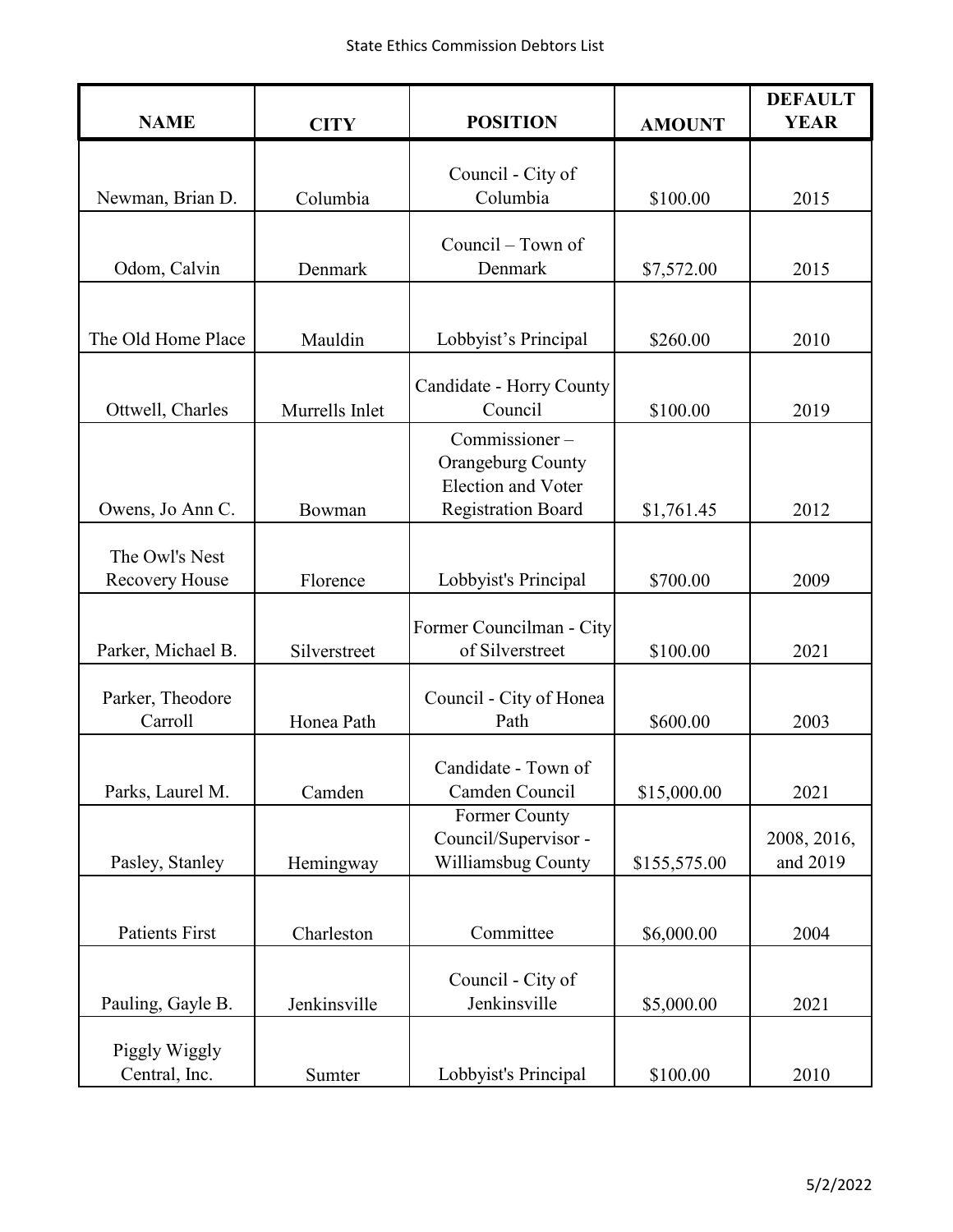| <b>NAME</b>          | <b>CITY</b>      | <b>POSITION</b>                                        | <b>AMOUNT</b> | <b>DEFAULT</b><br><b>YEAR</b> |
|----------------------|------------------|--------------------------------------------------------|---------------|-------------------------------|
|                      |                  |                                                        |               |                               |
| Pinson, Jonathan N.  | Simpsonville     | Board of Trustees - South<br>Carolina State University | \$100.00      | 2010                          |
| PLL Performance      |                  |                                                        |               |                               |
| Group                | Gilbert, AZ      | Lobbyist's Principal                                   | \$100.00      | 2017                          |
|                      |                  |                                                        |               |                               |
| Porth, Donnie B.     | St. Matthews     | Coroner - Calhoun County                               | \$5,200.00    | 2020                          |
| Poston, Louin B.     | N. Charleston    | Candidate - City of North<br><b>Charleston Council</b> | \$151,400.00  | 2004                          |
|                      |                  |                                                        |               |                               |
| Powell, Elmer        | Iva              | Council - Town of Iva                                  | \$5,000.00    | 2020                          |
|                      |                  |                                                        |               |                               |
| Pridgen, Alvis T.    | Pinwood          | Mayor – City of Pinewood                               | \$73.00       | 2012                          |
|                      |                  |                                                        |               |                               |
| Pro Tech Monitoring  | Tallahassee, FL  | Lobbyist's Principal                                   | \$100.00      | 2007                          |
| Raffield, Michael J. | Edgefield        | Candidate - Edgefield<br>County Sheriff                | \$14,078.00   | 2021                          |
|                      |                  |                                                        |               |                               |
| Ragland, William H.  | Pelzer           | Council - City of Pelzer                               | \$17,105.00   | 2019                          |
|                      |                  |                                                        |               |                               |
| Ramsey, Jack D.      | Mt. Pleasant     | Lobbyist - United<br><b>Transportation Union</b>       | \$6,529.30    | 2005 and 2006                 |
|                      |                  | Council - Town of                                      |               |                               |
| Reese, Timothy M.    | Sullivans Island | Sullivans Island                                       | \$1,900.00    | 2021                          |
|                      |                  |                                                        |               |                               |
| Reeves, Morgan B.    | Winnsboro        | Candidate - Governor                                   | \$2,550.00    | 2011                          |
|                      |                  |                                                        |               |                               |
| Rembert, Moses       | Peak             | Council - Town of Peak                                 | \$150.00      | 2021                          |
|                      |                  | Candidate - Colleton                                   |               |                               |
| Rhodes, Otis L.      | Walterboro       | County Sheriff                                         | \$15,000.00   | 2020                          |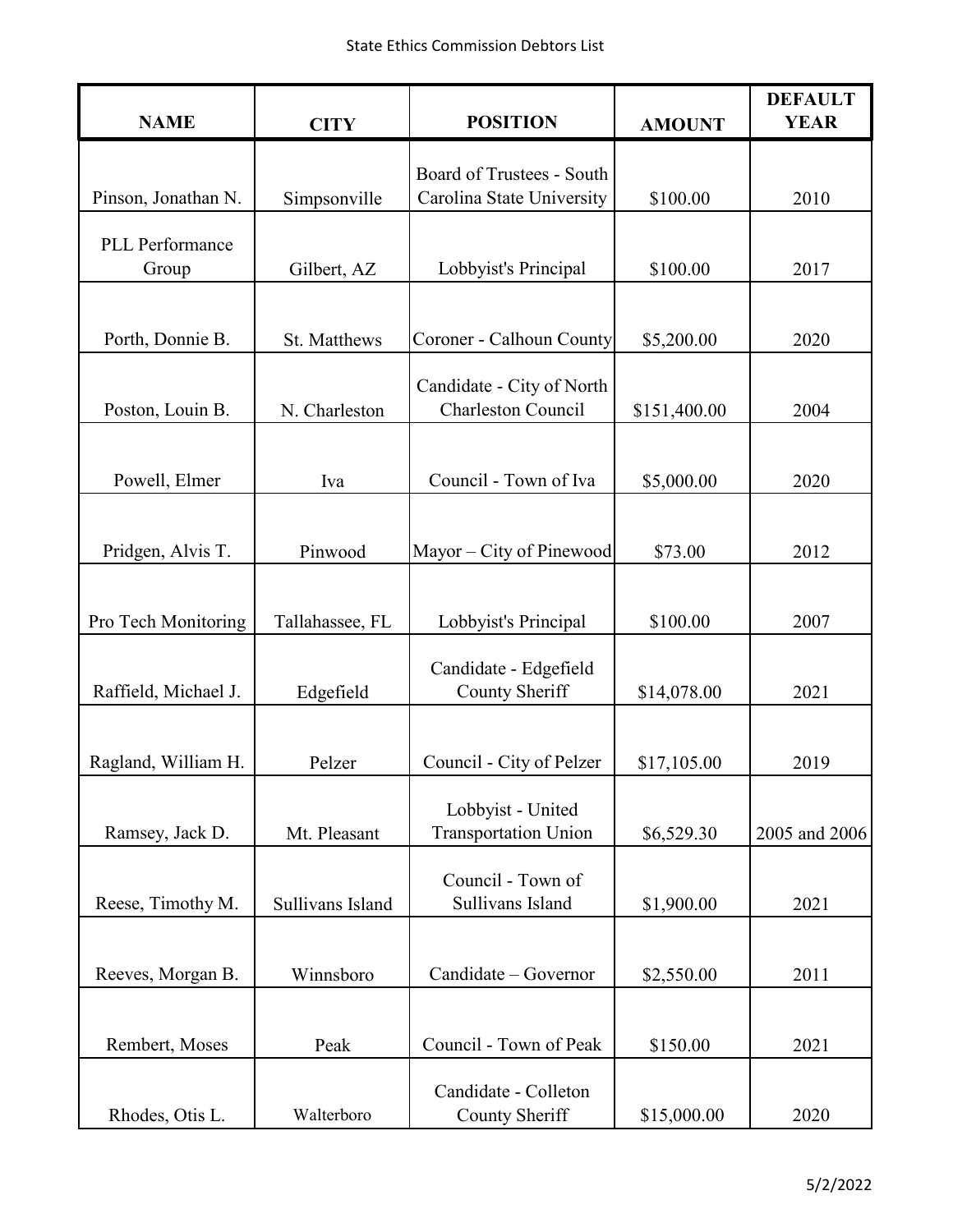| <b>NAME</b>                | <b>CITY</b>        | <b>POSITION</b>                                            | <b>AMOUNT</b> | <b>DEFAULT</b><br><b>YEAR</b> |
|----------------------------|--------------------|------------------------------------------------------------|---------------|-------------------------------|
|                            |                    |                                                            |               |                               |
| Rice Jr., Jerome           | Spartanburg        | Council - City of<br>Spartanburg                           | \$100.00      | 2021                          |
|                            |                    |                                                            |               |                               |
| RISE SC, Inc.              | Columbia           | Lobbyist's Principal                                       | \$700.00      | 2009                          |
| Rivers, Paul M.            | Ridgeland          | Candidate - Jasper County<br>Sheriff                       | \$153,800.00  | 2009                          |
| Robinson Sr., Donald<br>L. | Union              | Candidate - Monarch Fire<br>Department                     | \$200.00      | 2014 and 2015                 |
| Robinson, Pamela G.        | Lynchburg          | Council - City of<br>Lynchburg                             | \$200.00      | 2015                          |
| Robinson, Rebecca<br>W.    | Honea Path         | Council - Town of Honea<br>Path                            | \$1,300.00    | 2020                          |
|                            |                    |                                                            |               |                               |
| Roth, Ronald D.            | Clinton            | Council - City of Clinton                                  | \$100.00      | 2021                          |
| Ross, Glen                 | <b>Great Falls</b> | Candidate - Chester<br>County School Board                 | \$1,500.00    | 2008                          |
| Ruff, Russell              | Little Mountain    | Council – City of Little<br>Mountin                        | \$100.00      | 2012                          |
| Rush, Raleigh T.           | Effingham          | Candidate – Florence<br>County One School Board<br>Trustee | \$100.00      | 2013                          |
| Ryan, Zebulon              | Trenton            | Council - Town of<br>Trenton                               | \$400.00      | 2021                          |
| Sadler, Arthur M.          | Walterboro         | Candidate - Colleton<br>County Sheriff                     | \$100.00      | 2004                          |
| Sanders, Eva M.            | Calhoun Falls      | Candidate – City of<br>Calhoun Falls Council               | \$6,218.74    | 2014                          |
| Sanders, Vernon L.         | Gaffney            | Candidate - City of<br>Gaffney Mayor                       | \$4,843.64    | 2001                          |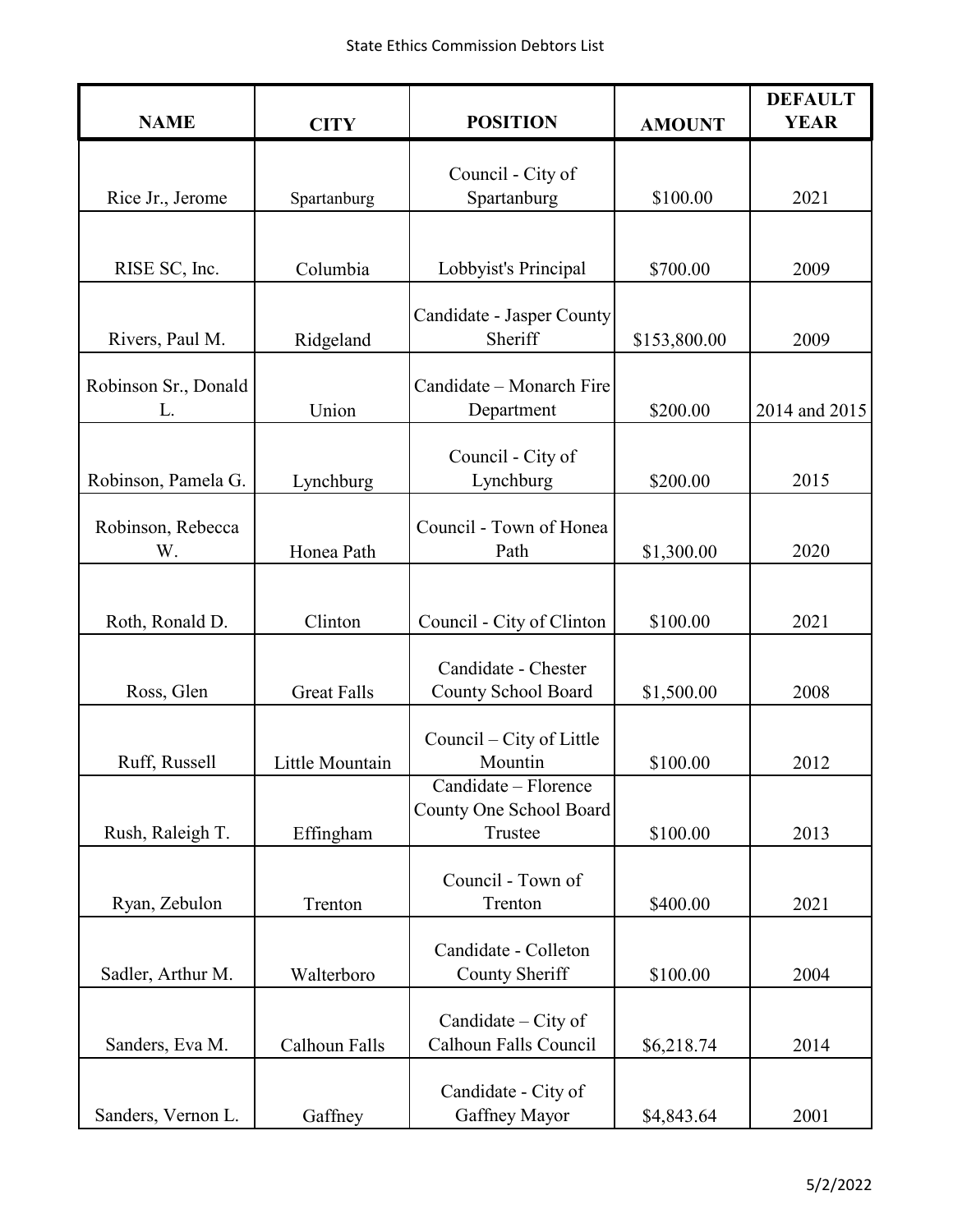| <b>NAME</b>               | <b>CITY</b>        | <b>POSITION</b>                                | <b>AMOUNT</b> | <b>DEFAULT</b><br><b>YEAR</b> |
|---------------------------|--------------------|------------------------------------------------|---------------|-------------------------------|
|                           |                    |                                                |               |                               |
| Sandifer, Kevin H.        | Bamberg            | Candidate - City of<br><b>Bamberg Council</b>  | \$600.00      | 2020                          |
|                           |                    |                                                |               |                               |
|                           |                    | Former Councilman - City                       |               |                               |
| Scipio, Isaiah A.         | Pickens            | of Pickens                                     | \$3,174.00    | 2016                          |
|                           |                    |                                                |               |                               |
| <b>SCSA</b>               | Columbia           | Committee                                      | \$100.00      | 2009                          |
|                           |                    |                                                |               |                               |
| Segway                    | Manchester, NH     | Lobbyist's Principal                           | \$100.00      | 2003                          |
|                           |                    | Council - City of                              |               |                               |
| Shannon, Leland M.        | Lincolnville       | Lincolnville                                   | \$100.00      | 2015                          |
|                           |                    |                                                |               |                               |
| Sheek, Christopher        | Greenwood          | Candidate - Eighth Circuit<br>Solicitor        | \$51,400.00   | 2004                          |
|                           |                    |                                                |               |                               |
|                           |                    |                                                |               |                               |
| Shelley, Abbott M.        | Latta              | Council – City of Latta                        | \$100.00      | 2013                          |
| Shrivastava-Patel,        |                    |                                                |               |                               |
| Seema                     | Lexington          | Board Member - DHEC                            | \$100.00      | 2021                          |
|                           |                    | Candidate - Town of                            |               |                               |
| Simmons, Charlie E.       | Yemassee           | Yemassee Council                               | \$7,117.83    | 2016                          |
|                           |                    |                                                |               |                               |
| Simmons, Jan B.           | Clinton            | Trustee - Laurens County<br>School District 56 | \$200.00      | 2015 and 2016                 |
|                           |                    |                                                |               |                               |
|                           |                    | Candidate - Laurens                            |               |                               |
| Simmons, Ricky D.         | <b>Ware Shoals</b> | <b>County School Board</b>                     | \$100.00      | 2008                          |
|                           |                    | Council - Town of                              |               |                               |
| Simpkins, Charles M.      | Leesville          | Batesburg-Leesville                            | \$300.00      | 2020                          |
|                           |                    | Candidate - North                              |               |                               |
| Singletary Jr., John G.   | North Charleston   | Charleston Mayor                               | \$10,400.00   | 2016 and 2018                 |
|                           |                    | Candidate - Town of                            |               |                               |
| Singleton-Baker,<br>Donna | Yemassee           | Yemassee Council                               | \$5,752.38    | 2016                          |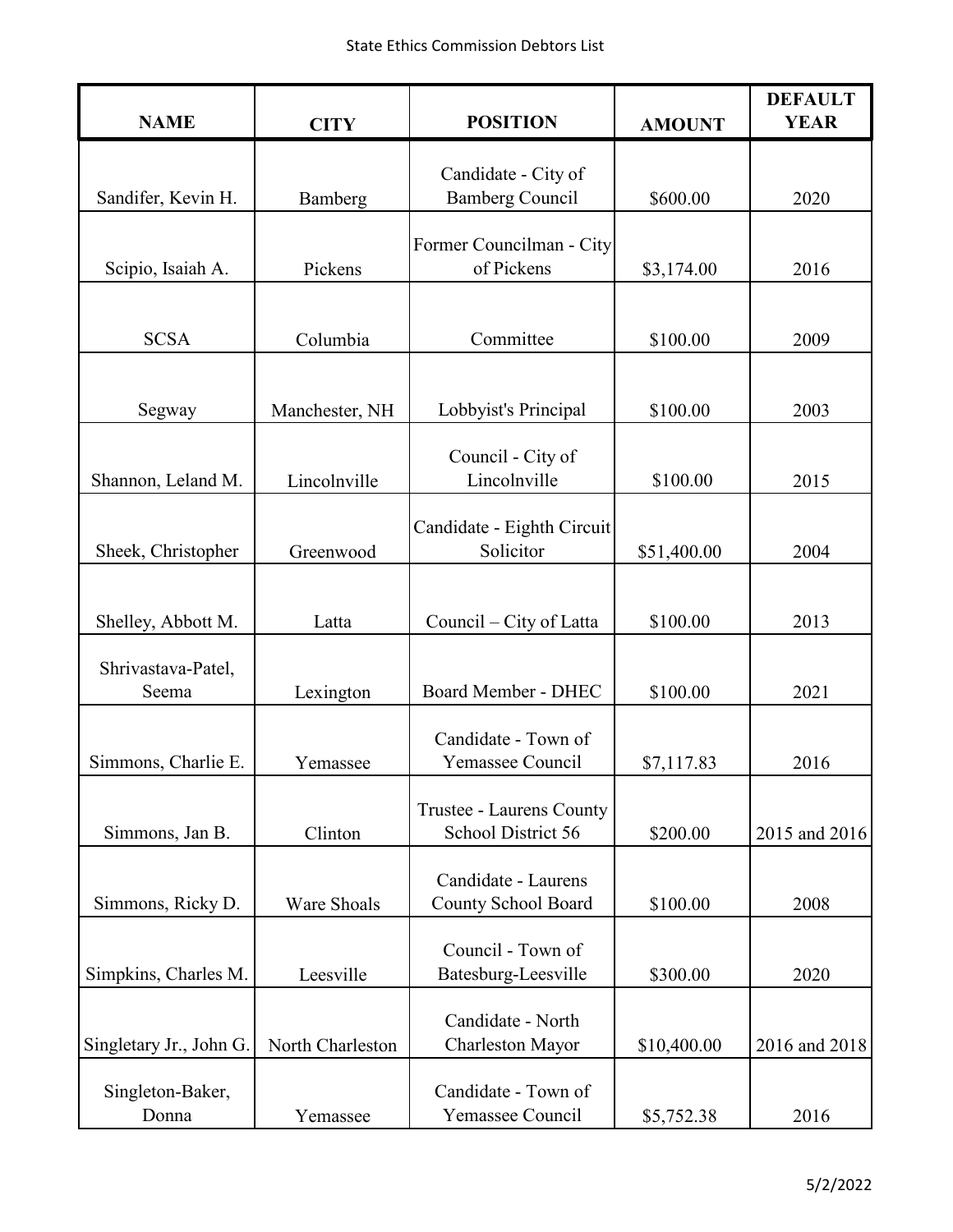| <b>NAME</b>                                               | <b>CITY</b>       | <b>POSITION</b>                                             | <b>AMOUNT</b> | <b>DEFAULT</b><br><b>YEAR</b> |
|-----------------------------------------------------------|-------------------|-------------------------------------------------------------|---------------|-------------------------------|
|                                                           |                   |                                                             |               |                               |
| Smalls, Eva                                               | Beaufort          | Council - City of Beaufort                                  | \$1,200.00    | 2001                          |
| Smith, Deron E.                                           | Walterboro        | Chief Financial Official -<br><b>Colleton County</b>        | \$3,924.00    | 2012                          |
| Smith, Dock L.                                            | Timmonsville      | Board Member - Florence<br>County School District 4         | \$100.00      | 2021                          |
| Smith, Louis L.                                           | North Charleston  | Candidate - Charleston<br>County School Board<br>District 4 | \$340.00      | 2017                          |
| Smith, William C.                                         | St. Helena Island | Trustee - Beaufort County                                   | \$400.00      | 2018 and 2019                 |
| Smith, William P.                                         | Edgefield         | Candidate - Edgefield<br>County Council                     | \$100.00      | 2014                          |
| S.C. Area Association<br>of Air Medical<br>Services       | West Columbia     | Lobbyist's Principal                                        | \$100.00      | 2019                          |
| S.C. Association of<br>Developing Colleges                | Columbia          | Lobbyist's Principal                                        | \$5,000.00    | 2021                          |
| S.C. Association of<br>Premium Service<br>Companies, Inc. | North Charleston  | Lobbyist's Principal                                        | \$5,000.00    | 2014                          |
| S.C. Association of<br><b>Real Estate</b><br>Investment   | Chapin            | Lobbyist's Principal                                        | \$880.00      | 2010                          |
| South Carolina<br><b>Coroners Association</b>             | Columbia          | Lobbyist's Principal                                        | \$200.00      | 2017                          |
| S.C. Financial<br>Services Association                    | Columbia          | Committee                                                   | \$100.00      | 2011                          |
| South Carolina<br><b>Working Families</b>                 | Columbia          | Committee                                                   | \$100.00      | 2009                          |
| Stanfield, David D.                                       | Cottageville      | Candidate - Colleton<br>County Council                      | \$1,000.00    | 2015                          |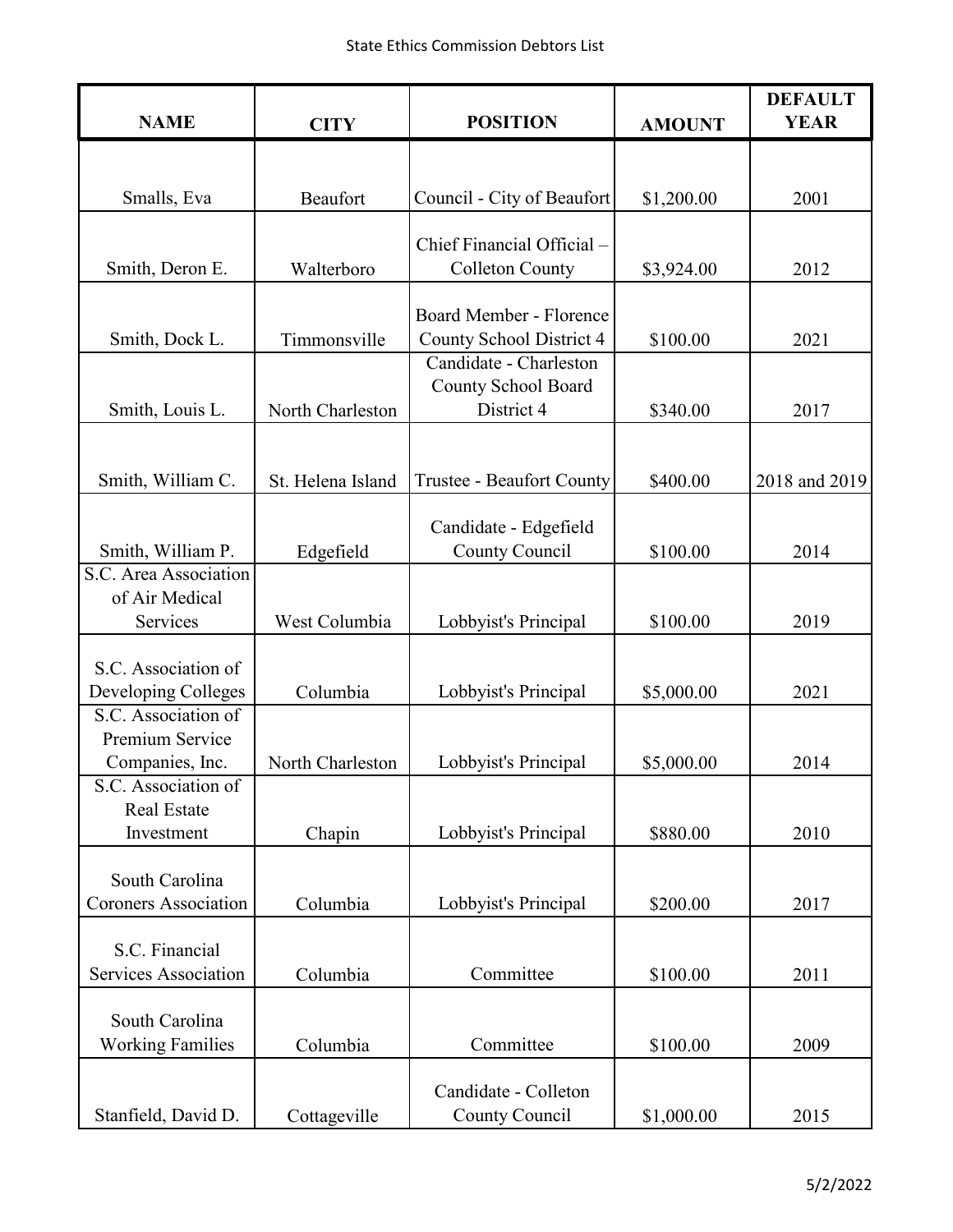| <b>NAME</b>                               | <b>CITY</b>           | <b>POSITION</b>                                                 | <b>AMOUNT</b> | <b>DEFAULT</b><br><b>YEAR</b> |
|-------------------------------------------|-----------------------|-----------------------------------------------------------------|---------------|-------------------------------|
|                                           |                       |                                                                 |               |                               |
| Stevens, Randle                           | Myrtle Beach          | Council - City of Surfside<br>Beach                             | \$15,150.00   | 2019                          |
|                                           |                       | Candidate - Greenville                                          |               |                               |
| Stoddard, Justin                          | Piedmont              | County School Board                                             | \$2,927.77    | 2020                          |
| Strategic Leadership<br>Group             | Columbia              | Lobbyist's Principal                                            | \$390.00      | 2007                          |
| Strengthening<br><b>Florence Families</b> | Florence              | Committee                                                       | \$100.00      | 2010                          |
| Sturdivant, Retha<br>Pierce               | <b>Atlantic Beach</b> | Mayor - Town of Atlantic<br>Beach                               | \$4,400.00    | 2012                          |
| Summerson Jr.,<br>George                  | Holly Hill            | Council - Town of Holly<br>Hill                                 | \$84.00       | 2019                          |
| Sweat, Keith M.                           | Kershaw               | Candidate - City of<br>Kershaw Mayor                            | \$394.00      | 2000                          |
| Sypolt, Larry                             | Columbia              | Candidate - City of<br>Columbia Mayor                           | \$100.00      | 2014                          |
| Tate, Tawanaka                            | Cassatt               | Candidate - Lee County<br>Probate Judge                         | \$4,862.00    | 2020                          |
| Thain, Richard C.                         | Lexington             | Candidate - Lexington<br><b>County School District</b><br>Three | \$674.17      | 2020                          |
| Tillman, Charlie E.<br>"Paul"             | Calhoun Falls         | Council – City of Calhoun<br>Falls Council                      | \$100.00      | 2014                          |
| Tindal, Terrance                          | Summerton             | Council $-$ City of<br>Summerton                                | \$28,078.88   | 2012 and 2019                 |
| Truesdale Jr.,<br>Richmond                | Adams Run             | Candidate - Charleston<br>County School Board                   | \$200.00      | 2017                          |
| Tucker Jr., Sammie                        | Camden                | Candidate - Kershaw<br>County Sheriff                           | \$23,037.80   | 2011 and 2020                 |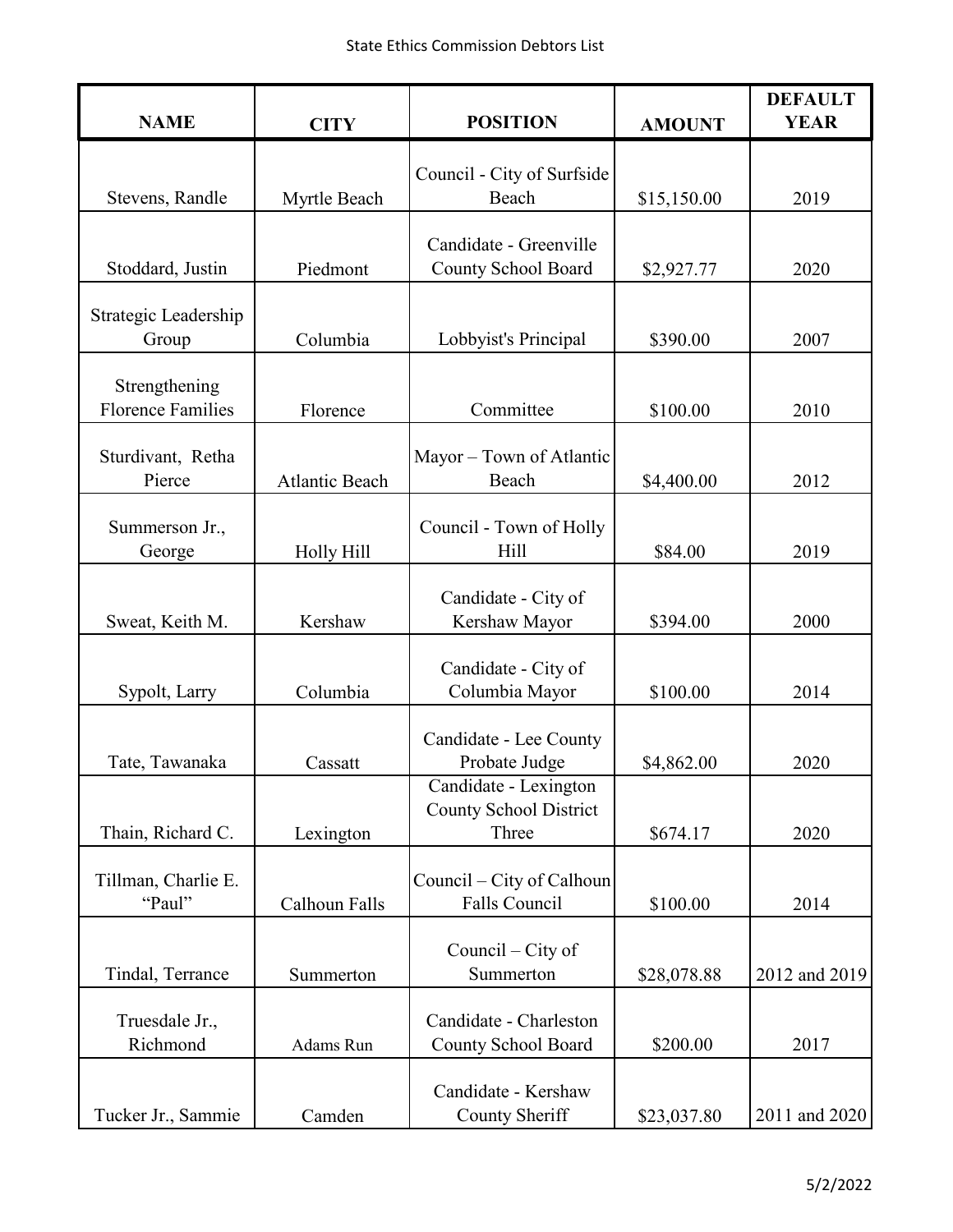| <b>NAME</b>                              | <b>CITY</b>           | <b>POSITION</b>                             | <b>AMOUNT</b> | <b>DEFAULT</b><br><b>YEAR</b> |
|------------------------------------------|-----------------------|---------------------------------------------|---------------|-------------------------------|
|                                          |                       | Former Member -                             |               |                               |
| Tuten, David A.                          | Ehrhardt              | Ehrhardt City Council                       | \$1,263.00    | 1999                          |
|                                          |                       |                                             |               |                               |
| <b>United Transportation</b><br>Union    | Mt. Pleasant          | Lobbyist's Principal                        | \$1,200.00    | 2004                          |
|                                          |                       |                                             |               |                               |
| Utilities Inc./Carolina<br>Water Service |                       |                                             |               |                               |
|                                          | Northbrook, IL        | Lobbyist's Principal                        | \$100.00      | 2016                          |
| Van Fleet IV, James                      |                       | Candidate - City of                         |               |                               |
| <b>B.</b>                                | <b>Atlantic Beach</b> | <b>Atlantic Beach Council</b>               | \$100.00      | 2013                          |
|                                          |                       | Candidate - Horry County                    |               |                               |
|                                          |                       | Council, Candidate -<br>Horry County School |               |                               |
|                                          |                       | Board, and Candidate -                      |               |                               |
|                                          |                       | City of Myrtle Beach                        |               | 2009, 2014,                   |
| VanWinkle, Keith C.                      | Myrtle Beach          | Council                                     | \$62,000.00   | and 2020                      |
|                                          |                       |                                             |               |                               |
| Visbisky, Robert F.                      | <b>Barnwell</b>       | CFO - City of Barnwell                      | \$100.00      | 2013                          |
|                                          |                       | Council – City of                           |               |                               |
| Wallace, Marlene W.                      | Hollywood             | Hollywood                                   | \$4,063.00    | 2012                          |
|                                          |                       |                                             |               |                               |
| Washington, Kelvin                       | Gadsden               | Council - Richland<br>County                | \$15,256.00   | 2014                          |
|                                          |                       |                                             |               |                               |
| Washington, Reginald                     |                       | Candidate - Marion                          |               |                               |
| D.                                       | Marion                | County Council                              | \$4,400.00    | 2021                          |
| Washington,                              |                       | Candidate - Town of                         |               |                               |
| Roosevelt A.                             | Sellers               | Sellers Council                             | \$100.00      | 2002                          |
|                                          |                       |                                             |               |                               |
| Watkins, Tina M.                         | Anderson              | Candidate - Anderson<br>County Council      | \$100.00      | 2013                          |
|                                          |                       |                                             |               |                               |
|                                          |                       | Candidate - City of Irmo                    |               |                               |
| Watson, Sarah B.                         | Irmo                  | Council                                     | \$1,300.00    | 2013                          |
|                                          |                       | Candidate - Bamberg                         |               |                               |
| Whetstone, Paula M.                      | Denmark               | County School Board<br>District #1          | \$100.00      | 2011                          |
|                                          |                       |                                             |               |                               |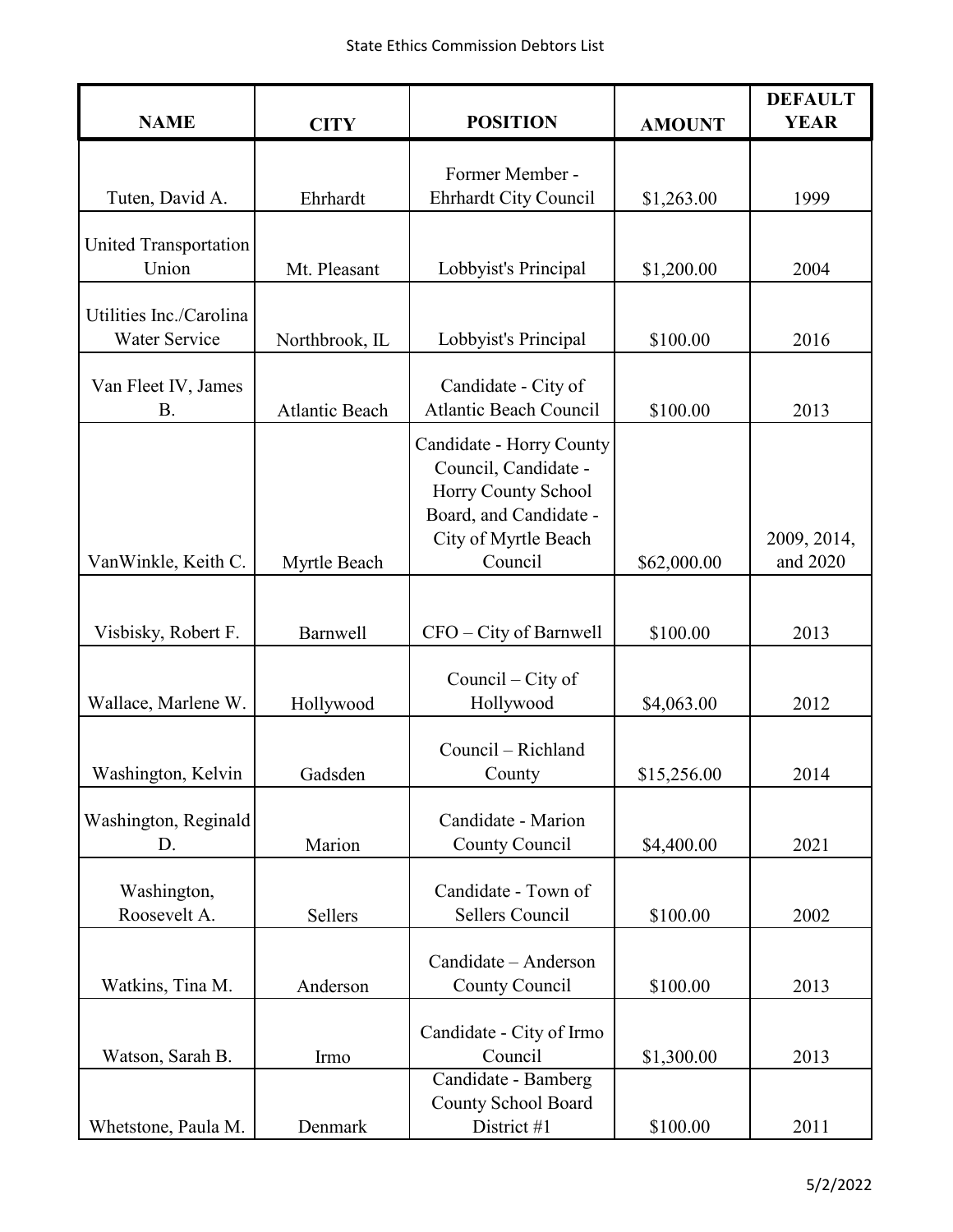| <b>NAME</b>          | <b>CITY</b>            | <b>POSITION</b>             | <b>AMOUNT</b> | <b>DEFAULT</b><br><b>YEAR</b> |
|----------------------|------------------------|-----------------------------|---------------|-------------------------------|
|                      |                        | Candidate - Florence        |               |                               |
|                      |                        | County School District 4    |               |                               |
| Whitaker, Joe P.     | Timmonsville           | and Candidate – City of     | \$14,063.91   | 2014                          |
|                      |                        |                             |               |                               |
| White-Bradley,       |                        |                             |               |                               |
| Angele               | Lamar                  | Council - Town of Lamar     | \$11,000.00   | 2018 and 2021                 |
|                      |                        | Candidate - City of         |               |                               |
| Williams, Antonio    | Columbia               | Columbia Council            | \$6,826.17    | 2010                          |
|                      |                        |                             |               |                               |
|                      |                        | <b>Chief Administrative</b> |               |                               |
|                      |                        | Official - Charleston       |               |                               |
|                      |                        | County Housing and          |               |                               |
| Williams, James E.   | Charleston             | Redevelopment Authority     | \$300.00      | 2020                          |
|                      |                        |                             |               |                               |
|                      |                        |                             |               |                               |
|                      |                        |                             |               |                               |
| Williams-Carter,     |                        | Trustee - Laurens County    |               |                               |
| Kimberly L.          | Clinton                | School District 56          | \$18.65       | 2021                          |
|                      |                        | Candidate - City of         |               |                               |
| Williams, Merle K.   | Pamplico               | Pamplio Council             | \$100.00      | 2021                          |
|                      |                        |                             |               |                               |
|                      |                        | Candidate - City of Lake    |               |                               |
| Williams, Shawanda   | Lake City              | City Council                | \$100.00      | 2014                          |
|                      |                        |                             |               |                               |
|                      |                        | Council - Hampton           |               |                               |
| Williams, Shedron D. | Hampton                | County                      | \$10,500.00   | 2015                          |
|                      |                        | Candidate - Richland        |               |                               |
| Williams, Shelley N. | Columbia               | County School District 2    | \$127.77      | 2020                          |
|                      |                        |                             |               |                               |
|                      |                        | Board Member -              |               |                               |
| Willis, Danny Neil   | <b>Boiling Springs</b> | Department of Education     | \$249.48      | 2014                          |
|                      |                        |                             |               |                               |
|                      |                        | Candidate - Cherokee        |               |                               |
| Wilson, William D.   | Blacksburg             | County Council              | \$30,859.44   | 2011                          |
|                      |                        | Former Director of          |               |                               |
|                      |                        | Purchasing - SC             |               |                               |
| Wood, Johnnie T.     | Columbia               | Commission for the Blind    | \$2,600.00    | 2003                          |